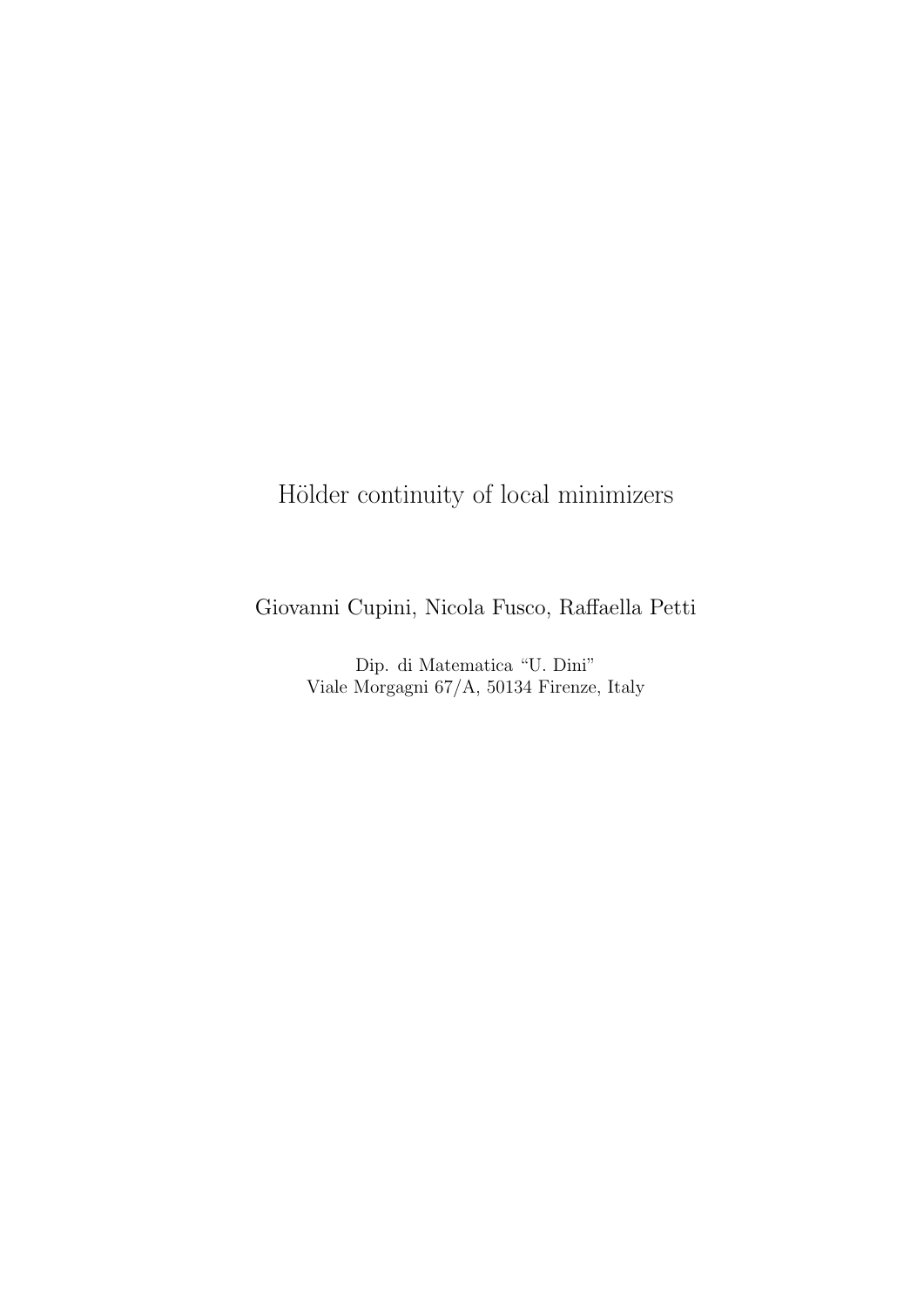## 1 Introduction

In recent years many results have appeared concerning the regularity of minimizers of integral functionals of the type

(1.1) 
$$
\mathcal{F}(v;\Omega) := \int_{\Omega} F(x,v(x),Dv(x)) dx,
$$

where  $F: \Omega \times \mathbb{R} \times \mathbb{R}^N \to \mathbb{R}$  is an integrand satisfying the growth assumption

(1.2) 
$$
(\mu^2 + |z|^2)^{p/2} \le F(x, u, z) \le L(\mu^2 + |z|^2)^{p/2}
$$

with  $L > 1, \mu > 0, p > 1$ .

Roughly speaking two kinds of results are available.

If no other assumption is made on the integrand  $F$ , it is known (see [7]) that condition (1.2) ensures that a  $W^{1,p}$  minimizer u is Hölder continuous for some exponent  $\alpha$  depending on  $L$ ,  $p$  and  $N$ . On the other hand if  $F$  is assumed to be smooth enough, for instance  $C^2$  with respect to z, and satisfies a standard ellipticity assumption of the form

(1.3) 
$$
\sum_{i,j=1}^{N} D_{ij} F(x, u, z) \xi_i \xi_j \ge \nu (\mu^2 + |z|^2)^{(p-2)/2} |\xi|^2 \qquad \forall \xi \in \mathbb{R}^N,
$$

one gets that  $Du$  is Hölder continuous (see e.g. [8], [12], [1], [3]).

If one is interested only into Lipschitz continuity properties of minimizers, the situation is somewhat different. In fact a classical result due to Hartman and Stampacchia (see [11]) says that at least when the integral depends only on  $Du$ , the convexity of F, together with the so called "bounded slope" condition, yields the global boundedness of the gradient of a minimizer  $u$ . In the same spirit in [5] it has been proved that if  $F = F(z)$  satisfies (1.2) and the following strict uniform convexity assumption

$$
(1.4)\ \int_{\Omega} F(z+D\varphi(x))\,dx\geq \int_{\Omega} \left[F(z)+\nu(\mu^2+|z|^2+|D\varphi(x)|^2)^{(p-2)/2}|D\varphi(x)|^2\right]dx\,,
$$

for all  $z \in \mathbb{R}^N$  and  $\varphi \in C_0^1(\Omega)$ , then every local minimizer is locally Lipschitz.

At this point it is natural to investigate whether such result holds also in the general case  $(1,1)$ . It is clear that now a continuity assumption with respect to x and  $u$  should be required. In fact it is well known that even in two dimensions, taking  $F(x, z) = a(x)|z|^2$ , with  $\lambda \leq a(x) \leq \Lambda$ , if  $a(x)$  is not continuous then local minimizers are only  $\alpha$ -Hölder continuous with  $\alpha = \sqrt{\lambda/\Lambda}$  (see [13]).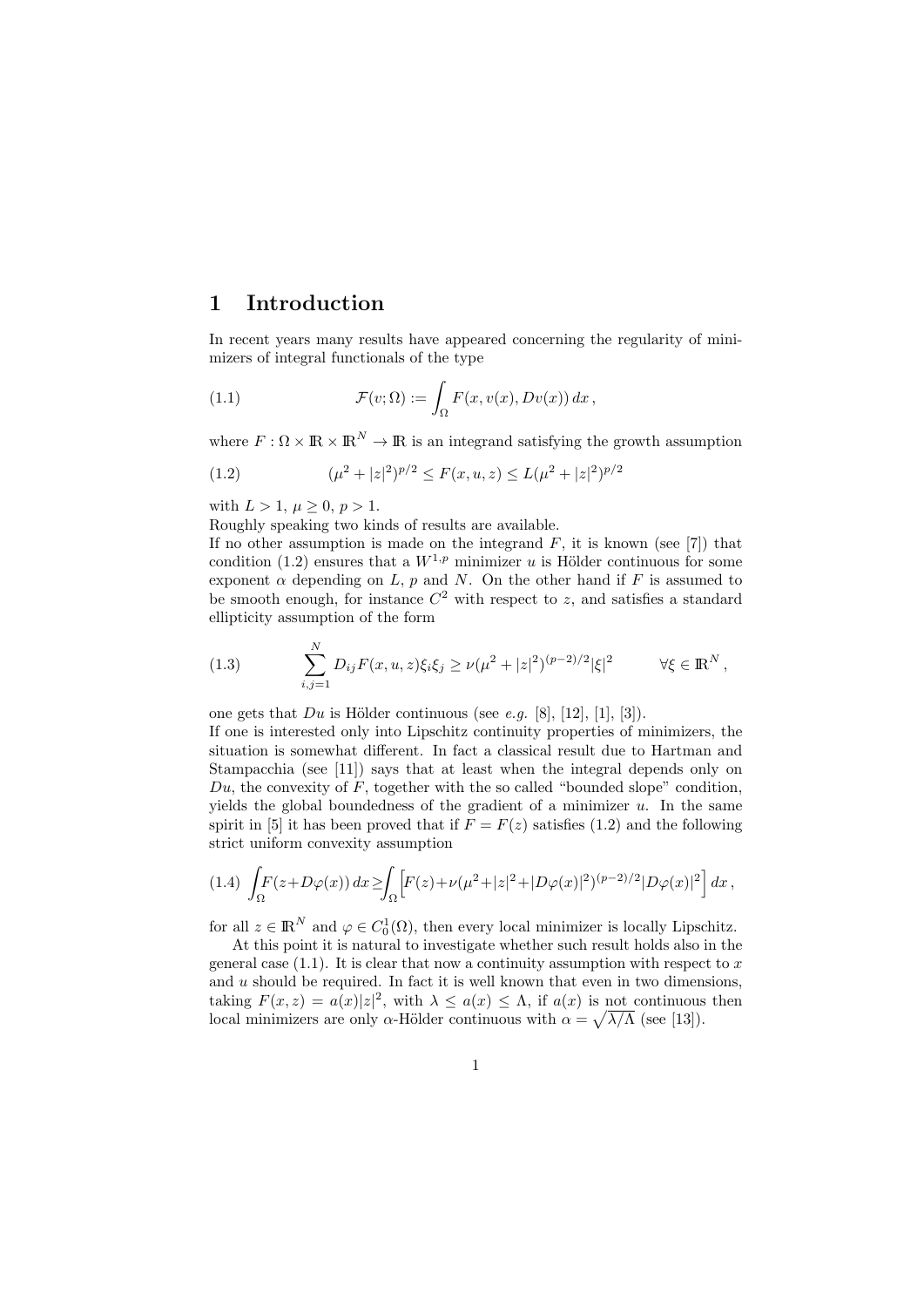In this paper we study functionals of the type  $(1.1)$ , where  $F$  is uniformly continuous in  $(x, u)$  with respect to z (see condition  $(F_3)$  in Section 3). We do not make any differentiability assumption on  $F$  and in particular we do not require an ellipticity condition of the type (1.3). Instead, as in [5], we shall assume that condition  $(1.4)$  holds (uniformly with respect to  $(x, u)$ ). Under these assumptions we cannot expect minimizers to be Lipschitz continuous (see Example 3.2). However we prove, see Theorem 3.1, that every minimizer of functional (1.1) is locally Hölder continuous for any  $\alpha < 1$ .

The proof of our result goes as follows. We consider first the case when  $F$  only depends on x and z. In this case we prove that  $u \in C^{0,\alpha}_{loc}(\Omega)$  for all  $\alpha < 1$ and we show that the Hölder estimates on  $u$  only depend on the constants  $L$ and  $\nu$  appearing in (1.2) and (1.4) (see Theorem 2.5). We notice that when  $F = F(x, u, z)$  we cannot reduce to the previous case by the standard device of "freezing" the functional with respect to the variable  $u$ , since we lack the ellipticity assumption on  $F$  needed in order to make this argument work. This difficulty is instead overcome by an approximation argument based on a variational principle due to Ekeland.

#### 2 Preliminary results

In the sequel  $\Omega$  will denote a bounded open set in  $\mathbb{R}^N$ , Q the unit cube  $(0,1)^N$ ,  $B_R(x_0)$  the ball  $\{x \in \mathbb{R}^N : |x - x_0| < R\}$ ; we shall write  $B_R$  in place of  $B_R(x_0)$ if no confusion may arise. If  $f$  is an integrable function we set

$$
f_{x_0,R} := \int_{B_R(x_0)} f(x) \, dx = \frac{1}{|B_R|} \int_{B_R(x_0)} f(x) \, dx
$$

where  $|B_R| = \omega_N R^N$  is the Lebesgue measure of the ball. The letter c will stand for a generic constant that may vary from line to line.

If u is a Hölder continuous function on  $A \subset \Omega$  with exponent  $0 < \alpha < 1$  we shall denote by  $[u]_{\alpha,A}$  the Hölder constant of u in A, *i.e.* 

$$
[u]_{\alpha,A} := \sup \left\{ \frac{|u(x) - u(y)|}{|x - y|^{\alpha}} : x, y \in A, x \neq y \right\}.
$$

We recall the following definition.

**Definition 2.1** Let us consider the functional (1.1). A function  $u \in W^{1,p}_{loc}(\Omega)$ is a Q-minimizer of  $\mathcal F$  if there exists  $Q \geq 1$  such that

$$
\mathcal{F}(u;K) \le Q\mathcal{F}(v;K)
$$

for any  $v \in W^{1,p}_{loc}(\Omega)$ , with  $K = \text{spt}(u - v) \subset\subset \Omega$ . If the above inequality is satisfied with  $Q = 1$ , then u is said a local minimizer of  $\mathcal{F}$ .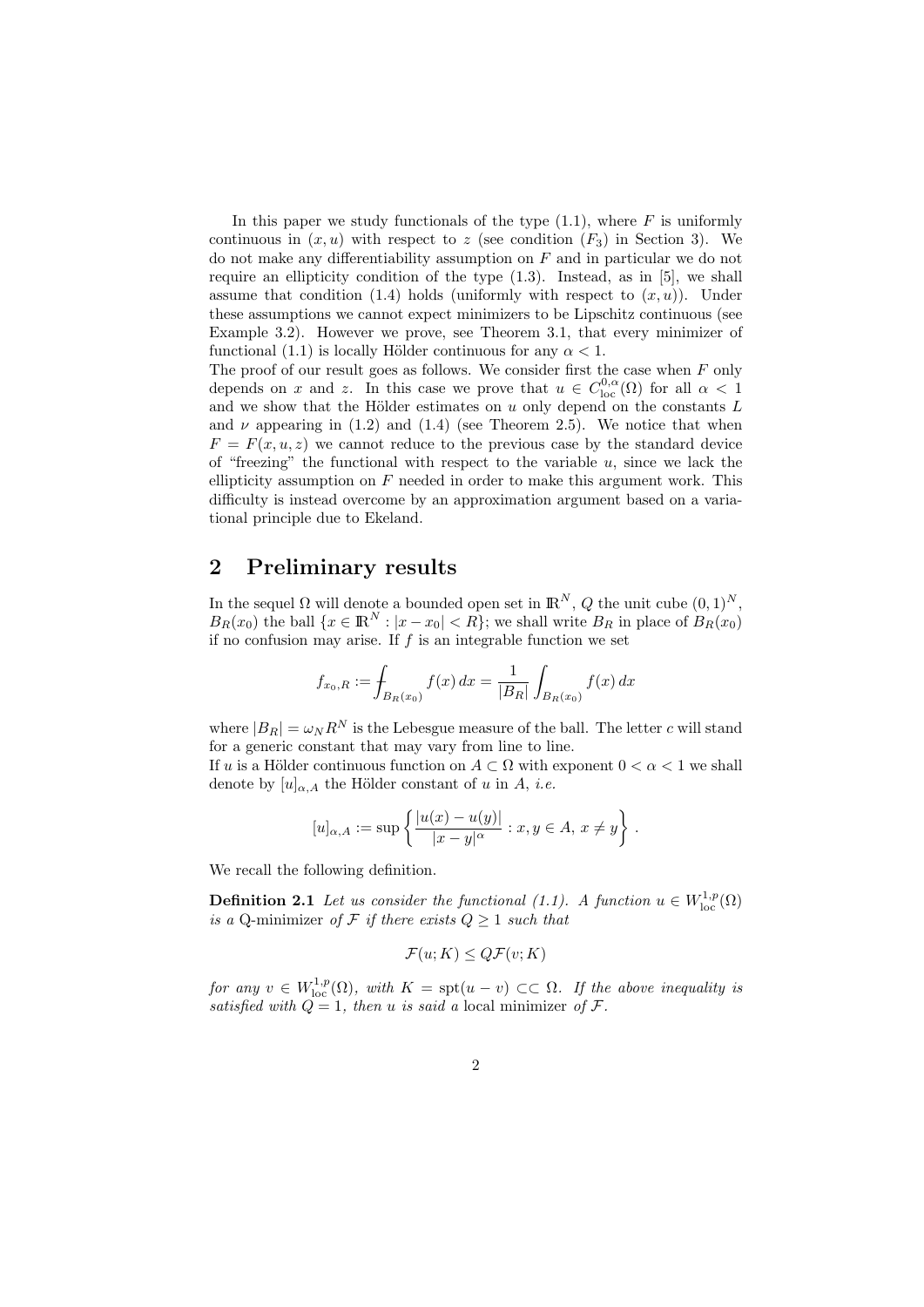In this section we shall assume that the integrand in  $(1.1)$  depends only on x and z. Under this assumption we shall prove that local minimizers are  $\alpha$ -Hölder continuous for all  $\alpha$  < 1 and establish a local estimate of the Hölder constant of u which will be useful in the next section where the general case will be considered.

Let  $G: \Omega \times \mathbb{R}^N \to \mathbb{R}$  be a continuous function such that for any  $x, y, x_0 \in$  $\Omega, z \in \mathbb{R}^N$  and  $\varphi \in C_0^1(Q)$  the following properties hold:

$$
(G_1) \quad (\mu^2 + |z|^2)^{p/2} \le G(x, z) \le L(\mu^2 + |z|^2)^{p/2},
$$

$$
(G_2) \quad \int_Q G(x_0, z + D\varphi(x)) dx
$$
  
 
$$
\geq \int_Q \left[ G(x_0, z) + \nu(\mu^2 + |z|^2 + |D\varphi(x)|^2)^{(p-2)/2} |D\varphi(x)|^2 \right] dx,
$$

$$
(G_3) \quad |G(x,z) - G(y,z)| \le \omega(|x-y|)(\mu^2 + |z|^2)^{p/2},
$$

where  $\omega : [0, +\infty) \to [0, +\infty)$  is a continuous, not decreasing, bounded function with  $\omega(0) = 0$ .

Here  $L > 1, \nu > 0, \mu \geq 0, p > 1$ . It is not restrictive, as we shall do in the sequel, to assume also  $\mu \leq 1$ . If  $u \in W^{1,p}_{\text{loc}}(\Omega)$ ,  $A \subset \Omega$  we set

(2.1) 
$$
\mathcal{G}(u;A) := \int_A G(x,Du(x)) dx.
$$

Let us start with a simple algebraic lemma.

**Lemma 2.2** If  $p > 1$  there exists a constant c such that for any  $\mu \geq 0, \xi, \eta \in$  $\mathrm{I\!R}^N$ 

$$
(\mu^2 + |\xi|^2)^{p/2} \le c(\mu^2 + |\eta|^2)^{p/2} + c(\mu^2 + |\xi|^2 + |\eta|^2)^{(p-2)/2} |\xi - \eta|^2.
$$

PROOF. For all  $p > 1$  we have the elementary inequality

(2.2) 
$$
|\xi|^p \le 2^{p-1} \left( |\eta|^p + |\xi - \eta|^{p-2} |\xi - \eta|^2 \right)
$$

from which the thesis immediately follows when  $p \geq 2$ . Let us consider the case  $1 < p < 2$ . If  $|\xi| < 2|\eta| + \mu$  the claim is obvious, otherwise we have

$$
|\xi - \eta| \ge |\xi| - |\eta| \ge \frac{1}{2}(|\xi| + \mu) \ge \frac{1}{4}(|\xi| + |\eta| + \mu);
$$

Using this inequality to estimate  $|\xi - \eta|^{p-2}$  in (2.2) we get

$$
|\xi|^p \le 2^{p-1} \left[ |\eta|^p + 4^{2-p} (|\xi| + |\eta| + \mu)^{p-2} |\xi - \eta|^2 \right]
$$

and the thesis follows.

 $\Box$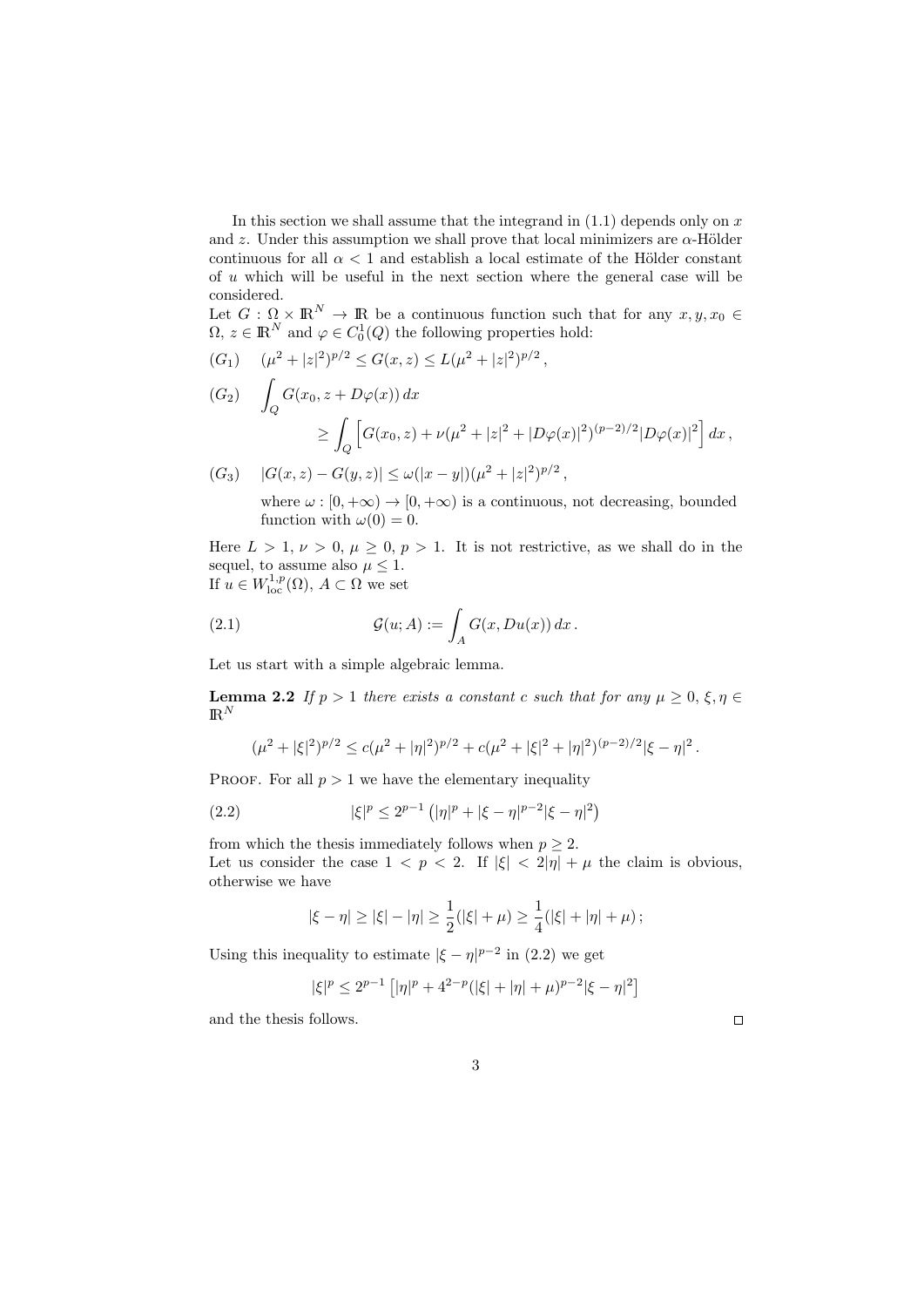**Proposition 2.3** Let  $G : B_R(x_0) \times \mathbb{R}^N \to \mathbb{R}$  be a continuous function satisfying  $(G_1)$ ,  $(G_2)$ ,  $(G_3)$ , of class  $C^2$  with respect to z. Let  $u \in W^{1,p}(B_R(x_0))$  be a minimizer of the functional

$$
(2.3) \quad \mathcal{H}(w; B_R(x_0)) := \int_{B_R(x_0)} G(x, Dw) \, dx + \vartheta_0 \int_{B_R(x_0)} |Dw - Du_0| \, dx
$$

in its Dirichlet class  $u+W_0^{1,p}(B_R(x_0))$ , for some  $\vartheta_0 \geq 0$  and  $u_0 \in W^{1,p}(B_R(x_0))$ . Then for any  $\rho < R$ 

$$
\int_{B_{\varrho}(x_0)} (\mu^2 + |Du|^2)^{p/2} dx \le c \left[ \left( \frac{\varrho}{R} \right)^N + \omega(R) \right] \int_{B_R(x_0)} (\mu^2 + |Du|^2)^{p/2} dx + \frac{\vartheta_0^{p/(p-1)}}{\left[ \omega(R) \right]^{1/(p-1)}} R^N.
$$

PROOF. We start observing that since for all  $x \in B_R$  the function  $z \mapsto G(x, z)$ is  $C^2(\mathbb{R}^N)$  then the condition  $(G_2)$  is equivalent to require that

$$
\sum_{i,j=1}^{N} D_{ij} G(x, z) \xi_i \xi_j \ge \nu (\mu^2 + |z|^2)^{(p-2)/2} |\xi|^2
$$

for any  $x \in \Omega$ ,  $z, \xi \in \mathbb{R}^N$ . Let v be the minimizer in  $u + W_0^{1,p}(B_R)$  of

$$
\mathcal{G}_0(w; B_R) := \int_{B_R} G(x_0, Dw) \, dx \, .
$$

The function  $z \mapsto G(x_0, z)$  satisfies the assumptions of Theorem 2.2 in [5], hence from this result it follows that  $v$  is locally Lipschitz in  $B_R$  and that the following estimate holds

$$
\int_{B_{\varrho}} \left(\mu^2 + |Dv|^2\right)^{p/2} dx \le c \left(\frac{\varrho}{R}\right)^N \int_{B_R} \left(\mu^2 + |Dv|^2\right)^{p/2} dx
$$

for all  $\rho < R$ . This inequality, together with the minimality of v and  $(G_1)$ , implies

(2.4) 
$$
\int_{B_{\varrho}} \left(\mu^2 + |Dv|^2\right)^{p/2} dx \le c \left(\frac{\varrho}{R}\right)^N \int_{B_R} \left(\mu^2 + |Du|^2\right)^{p/2} dx.
$$

Using Lemma 2.2 and (2.4) we have

$$
(2.5) \int_{B_{\varrho}} (\mu^2 + |Du|^2)^{p/2} dx
$$
  
\n
$$
\leq c \int_{B_{\varrho}} (\mu^2 + |Dv|^2)^{p/2} dx + c \int_{B_{\varrho}} (\mu^2 + |Du|^2 + |Dv|^2)^{(p-2)/2} |Du - Dv|^2 dx
$$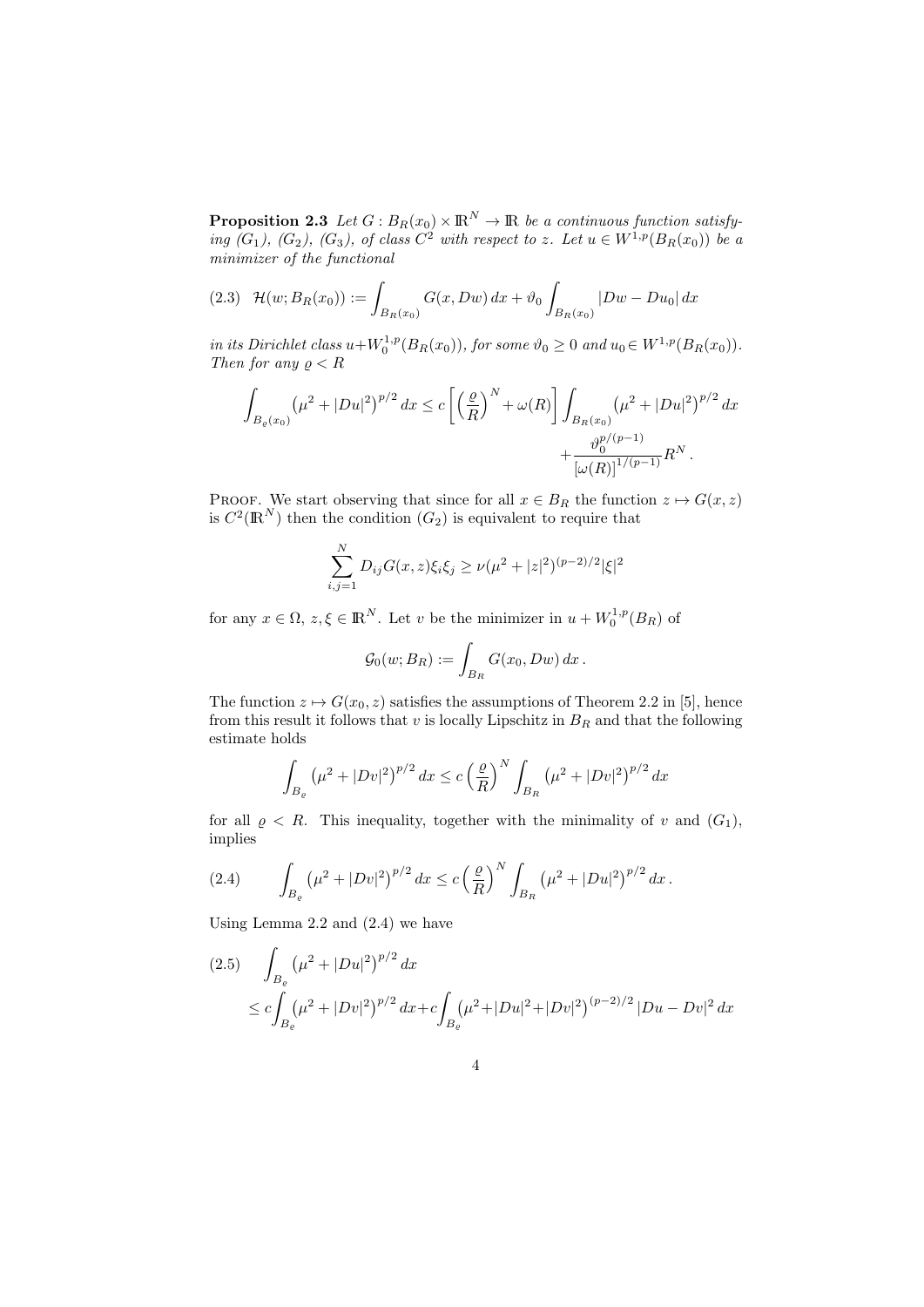$$
\leq c \left(\frac{\varrho}{R}\right)^N \int_{B_R} \left(\mu^2 + |Du|^2\right)^{p/2} dx \n+ c \int_{B_R} \left(\mu^2 + |Du|^2 + |Dv|^2\right)^{(p-2)/2} |Du - Dv|^2 dx
$$

and the last integral can be controlled, using the minimality of  $v$ , as follows:

$$
\mathcal{G}_0(u; B_R) - \mathcal{G}_0(v; B_R) = \int_{B_R} [G(x_0, Du) - G(x_0, Dv)] dx
$$
  
\n
$$
= \int_{B_R} D_i G(x_0, Dv) (D_i u - D_i v) dx
$$
  
\n
$$
+ \int_{B_R} \int_0^1 (1 - t) D_{ij} G(x_0, (1 - t) Dv + tDu) (D_i u - D_i v) (D_j u - D_j v) dt dx
$$
  
\n
$$
\geq \nu \int_{B_R} \int_0^1 (1 - t) (\mu^2 + |(1 - t)Dv + tDu|^2)^{(p-2)/2} |Du - Dv|^2 dt dx
$$
  
\n
$$
\geq c\nu \int_{B_R} (\mu^2 + |Du|^2 + |Dv|^2)^{(p-2)/2} |Du - Dv|^2 dx.
$$

This inequality, together with  $(G_1)$ ,  $(G_3)$ , the minimality of u and v, and  $(2.4)$ , yields

$$
c\nu \int_{B_R} (\mu^2 + |Du|^2 + |Dv|^2)^{(p-2)/2} |Du - Dv|^2 dx
$$
  
\n
$$
\leq \int_{B_R} [G(x_0, Du) - G(x, Du)] dx + \int_{B_R} [G(x, Dv) - G(x_0, Dv)] dx
$$
  
\n
$$
+ \int_{B_R} [G(x, Du) + \vartheta_0 |Du - Du_0| - G(x, Dv) - \vartheta_0 |Dv - Du_0|] dx
$$
  
\n
$$
+ \vartheta_0 \int_{B_R} (|Dv - Du_0| - |Du - Du_0|) dx
$$
  
\n
$$
\leq c\omega(R) \int_{B_R} (\mu^2 + |Du|^2)^{p/2} dx + \vartheta_0 \int_{B_R} |Dv - Du| dx.
$$

Finally the thesis follows from this inequality and (2.5) if we observe that

$$
\tilde{c}\vartheta_0 \int_{B_R} |Dv - Du| \, dx \leq \frac{\vartheta_0^{p/(p-1)}}{[\omega(R)]^{1/(p-1)}} R^N + \tilde{c}^p \omega_N^{p-1} \omega(R) \int_{B_R} |Dv - Du|^p \, dx
$$
  

$$
\leq \frac{\vartheta_0^{p/(p-1)}}{[\omega(R)]^{1/(p-1)}} R^N + c\omega(R) \int_{B_R} (\mu^2 + |Du|^2)^{p/2} \, dx.
$$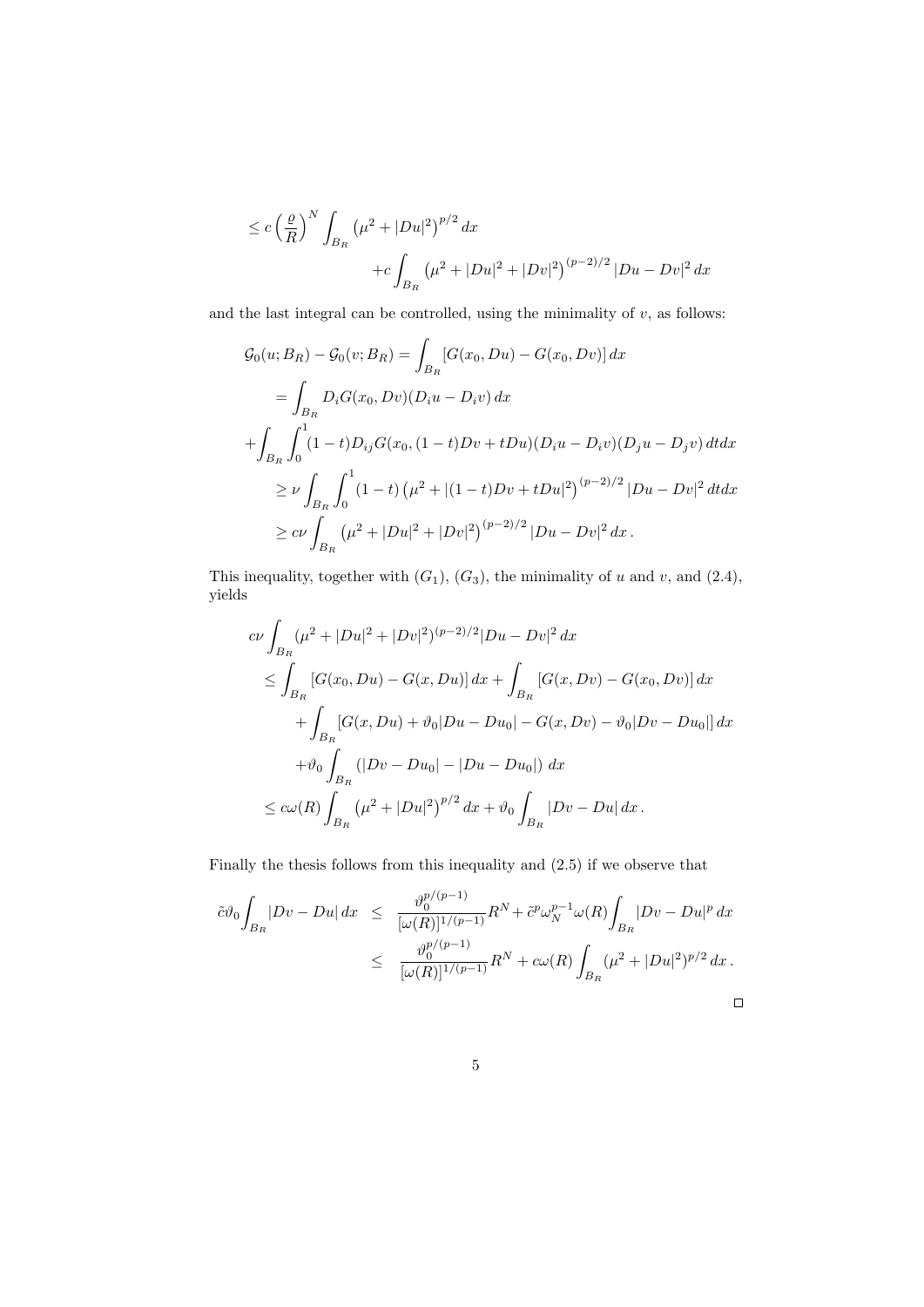In the next proposition we prove an analogous result using an approximation argument that allows us to remove the differentiability assumption on G.

**Proposition 2.4** Let  $G : B_R(x_0) \times \mathbb{R}^N \to \mathbb{R}$  satisfy  $(G_1)$ ,  $(G_2)$  and  $(G_3)$ . If  $\vartheta_0$ ,  $\overline{u_0}$  and u are as in Proposition 2.3, then for all  $\rho < R$ 

$$
(2.6) \int_{B_{\varrho}(x_0)} (\mu^2 + |Du|^2)^{p/2} dx
$$
  
\n
$$
\leq c \left[ \left( \frac{\varrho}{R} \right)^N + \omega(R) \right] \int_{B_R(x_0)} (\mu^2 + |Du|^2 + |Du_0|^2)^{p/2} dx + \frac{2 \vartheta_0^{p/(p-1)}}{\left[ \omega(R) \right]^{1/(p-1)}} R^N.
$$

PROOF. As in the proof of Proposition 2.3 when the center of a ball is not indicated it is understood that the ball is centered in  $x_0$ . Let  $(G_h)$  be the sequence of continuous functions in  $B_R \times \mathbb{R}^N$  defined by

$$
G_h(x, z) := \int_{B_1(0)} \rho(w) G\left(x, z + \frac{1}{h}w\right) dw
$$

where  $\rho$  is a positive radially symmetric mollifier. Using the same arguments as in [5], Lemma 2.4, it is easy to check that the functions  $G_h$  satisfy the assumptions of Proposition 2.3. More precisely  $G_h(x, \cdot) \in C^2(\mathbb{R}^N)$  for all  $h \in \mathbb{N}$ and there exists a constant  $c > 1$  not depending on h such that for any  $x, y \in \Omega$ ,  $z, \xi \in \mathbb{R}^N$ 

$$
\frac{1}{c} \left( \mu^2 + \frac{1}{h^2} + |z|^2 \right)^{p/2} \le G_h(x, z) \le cL \left( \mu^2 + \frac{1}{h^2} + |z|^2 \right)^{p/2},
$$
  

$$
\sum_{i,j=1}^N D_{ij} G_h(x, z) \xi_i \xi_j \ge \frac{\nu}{c} \left( \mu^2 + \frac{1}{h^2} + |z|^2 \right)^{(p-2)/2} |\xi|^2,
$$
  

$$
|G_h(x, z) - G_h(y, z)| \le c\omega(|x - y|) \left( \mu^2 + \frac{1}{h^2} + |z|^2 \right)^{p/2}.
$$

Notice that  $(G_h)$  converges uniformly to G on compact subsets of  $B_R \times \mathbb{R}^N$ . For every  $h \in \mathbb{N}$  let  $u_h$  be the minimizer in  $u + W_0^{1,p}(B_R)$  of the functional

$$
w \mapsto \int_{B_R} G_h(x, Dw) dx + \vartheta_0 \int_{B_R} |Dw - Du_0| dx.
$$

Then there exists C depending on L,  $\nu$ ,  $p$ , N and  $\vartheta_0$ , but not on h, such that

$$
\int_{B_R} |Du_h|^p \, dx \le C \int_{B_R} (|Dw|^p + |Du_0|^p + 1) \, dx
$$

for any  $w \in u + W_0^{1,p}(B_R)$ . In particular we have that

(2.7) 
$$
\int_{B_R} |Du_h|^p dx \leq C \int_{B_R} (|Du|^p + |Du_0|^p + 1) dx,
$$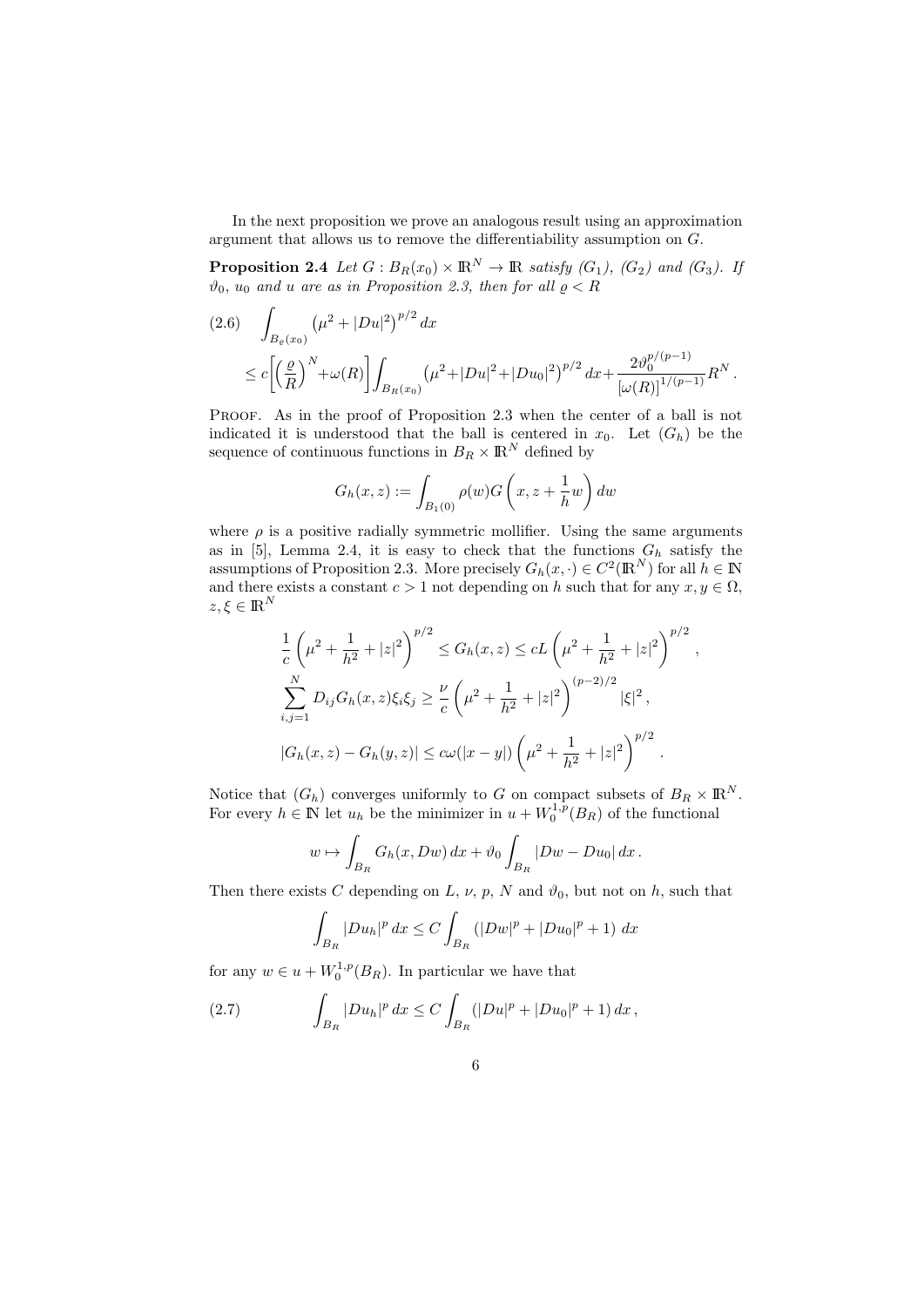hence the sequence  $(u_h)$  is bounded in  $W^{1,p}(B_R)$ . Thus, passing eventually to a subsequence, we may assume that a function  $u_{\infty} \in u + W_0^{1,p}$  exists such that  $u_h \rightharpoonup u_\infty$  weakly in  $W^{1,p}(B_R)$ . Moreover the minimality of  $u_h$  easily implies that  $u_h$  is a  $Q$ -minimizer of

$$
w \mapsto \int_{B_R} (|Dw|^p + |Du_0| + 1) \ dx \,,
$$

so there exist  $\tau > 1$  and  $c > 0$  such that  $u_h \in W^{1, p\tau}_{loc}(B_R)$  for any  $h \in \mathbb{N}$ . More precisely for any ball  $B_{\varrho}(x_1) \subset B_R(x_0)$  the following inequality holds (see [7], Theorem 3.1)

$$
\left(\int_{B_{\varrho/2}(x_1)} |Du_h|^{p\tau} \, dx\right)^{1/\tau} \le c \int_{B_{\varrho}(x_1)} (|Du_h|^p + |Du_0|^p + 1) \, dx
$$

which, together with (2.7), implies that for any  $\rho < R$ 

$$
(2.8) \qquad \left(\int_{B_{\varrho}} |Du_h|^{p\tau} \, dx\right)^{1/\tau} \le c(\varrho, R) \int_{B_R} \left(|Du|^p + |Du_0|^p + 1\right) \, dx \, .
$$

Let us now prove that  $u_{\infty} = u$ . Fix  $\rho < R$  and observe that the functional H defined in (2.3) is lower semicontinuous with respect to the weak topology of  $W^{1,p}$ . Remembering that  $(G_h)$  converges to G uniformly on compact subsets of  $B_R \times \mathbb{R}^N$  we have that for any  $k > 0$ 

$$
\mathcal{H}(u_{\infty};B_{\varrho}) \leq \liminf_{h \to \infty} \int_{B_{\varrho}} [G(x, Du_h) + \vartheta_0 |Du_h - Du_0|] dx
$$
  
\n
$$
\leq \limsup_{h \to \infty} \int_{B_{\varrho} \cap \{|Du_h| > k\}} G(x, Du_h) dx
$$
  
\n
$$
+ \limsup_{h \to \infty} \left[ \int_{B_{\varrho} \cap \{|Du_h| \leq k\}} G_h(x, Du_h) dx + \int_{B_{\varrho}} \vartheta_0 |Du_h - Du_0| dx \right].
$$

So, from the minimality of  $(u_h)$  and the uniform convergence on compact subsets again, it follows that

$$
\mathcal{H}(u_{\infty};B_{\varrho}) \leq cl \limsup_{h \to \infty} \left[ \int_{B_{\varrho}} (1+|Du_{h}|^{\tau p}) dx \right]^{1/\tau} |B_{\varrho} \cap \{|Du_{h}| > k\}|^{(\tau-1)/\tau} + \limsup_{h \to \infty} \int_{B_{R}} [G_{h}(x, Du) + \vartheta_{0}|Du - Du_{0}|] dx
$$
  

$$
\leq ck^{p(1-\tau)} \limsup_{h \to \infty} \int_{B_{\varrho}} (1+|Du_{h}|^{\tau p}) dx + \int_{B_{R}} G(x, Du) dx
$$
  

$$
+ \int_{B_{R}} \vartheta_{0}|Du - Du_{0}| dx,
$$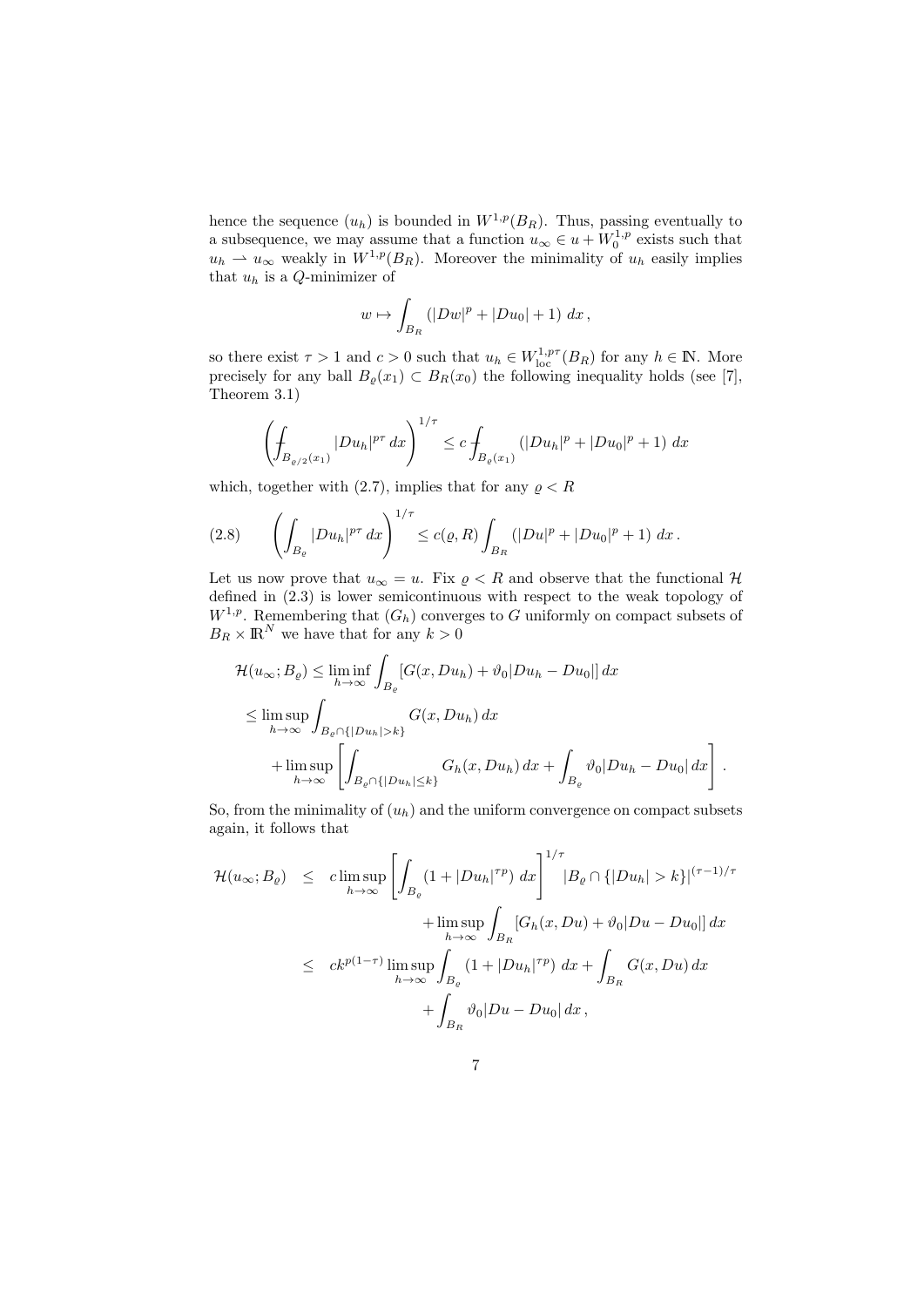that together with (2.8) implies

$$
\mathcal{H}(u_{\infty};B_{\varrho}) \leq ck^{p(1-\tau)} + \mathcal{H}(u;B_R).
$$

Finally as  $k \to \infty$  and then  $\rho \to R$  we obtain

$$
\mathcal{H}(u_{\infty};B_R) \leq \mathcal{H}(u;B_R)
$$

which implies  $u_{\infty} = u$  in  $B_R$ , since by  $(G_2)$  the functional H is strictly convex. Now we can apply Proposition 2.3 on any  $u_h$ ; moreover using the minimality of  $u_h$  and letting  $h \to \infty$  we have

$$
\int_{B_{\varrho}} (\mu^2 + |Du|^2)^{p/2} dx \le \liminf_{h \to \infty} \int_{B_{\varrho}} \left( \mu^2 + \frac{1}{h^2} + |Du_h|^2 \right)^{p/2} dx
$$
  
\n
$$
\le \liminf_{h \to \infty} c \left[ \left( \frac{\varrho}{R} \right)^N + \omega(R) \right] \int_{B_R} \left( \mu^2 + \frac{1}{h^2} + |Du_h|^2 \right)^{p/2} dx + \frac{\vartheta_0^{p/(p-1)}}{\left[ \omega(R) \right]^{1/(p-1)}} R^N
$$
  
\n
$$
\le c \left[ \left( \frac{\varrho}{R} \right)^N + \omega(R) \right] \int_{B_R} \left[ \left( \mu^2 + |Du|^2 \right)^{p/2} + \vartheta_0 |Du - Du_0| \right] dx + \frac{\vartheta_0^{p/(p-1)}}{\left[ \omega(R) \right]^{1/(p-1)}} R^N.
$$

Estimating  $\tilde{c}\vartheta_0 \int_{B_R} |Du - Du_0|$  as in the proof of Proposition 2.3 we obtain the thesis.  $\Box$ 

As a corollary of this proposition we state the following regularity result.

**Theorem 2.5** Let G be as in Proposition 2.4 and  $u \in W^{1,p}_{loc}(\Omega)$  be a local minimizer of functional G defined as in (2.1). For any  $0 < \delta < N$  there exists a constant  $c_{\delta}$ , depending on L, v, p, N,  $\delta$  and on the diameter of  $\Omega$ , such that if  $B_R(x_0) \subset \Omega$  then for any  $0 < \rho < R$ 

$$
\int_{B_{\varrho}(x_0)} (\mu^2 + |Du|^2)^{p/2} dx \le c_\delta \left(\frac{\varrho}{R}\right)^{N-\delta} \int_{B_R(x_0)} (\mu^2 + |Du|^2)^{p/2} dx.
$$

In particular  $u \in C^{0,\alpha}_{loc}(\Omega)$  for any  $\alpha < 1$ .

PROOF. Proposition 2.4, applied with  $\vartheta_0 = 0$ , implies that for any  $\rho < R$ 

$$
\int_{B_{\varrho}} (\mu^2 + |Du|^2)^{p/2} dx \le c \left[ \left( \frac{\varrho}{R} \right)^N + \omega(R) \right] \int_{B_R} (\mu^2 + |Du|^2)^{p/2} dx.
$$

Fixed  $\delta > 0$ , a standard iteration argument (see [6], page 170) leads to the existence of two positive constants  $R_{\delta}$ ,  $c_{\delta}$  for which the assertion holds if  $\rho$  <  $R \leq R_{\delta}$ . From this the result easily follows.  $\Box$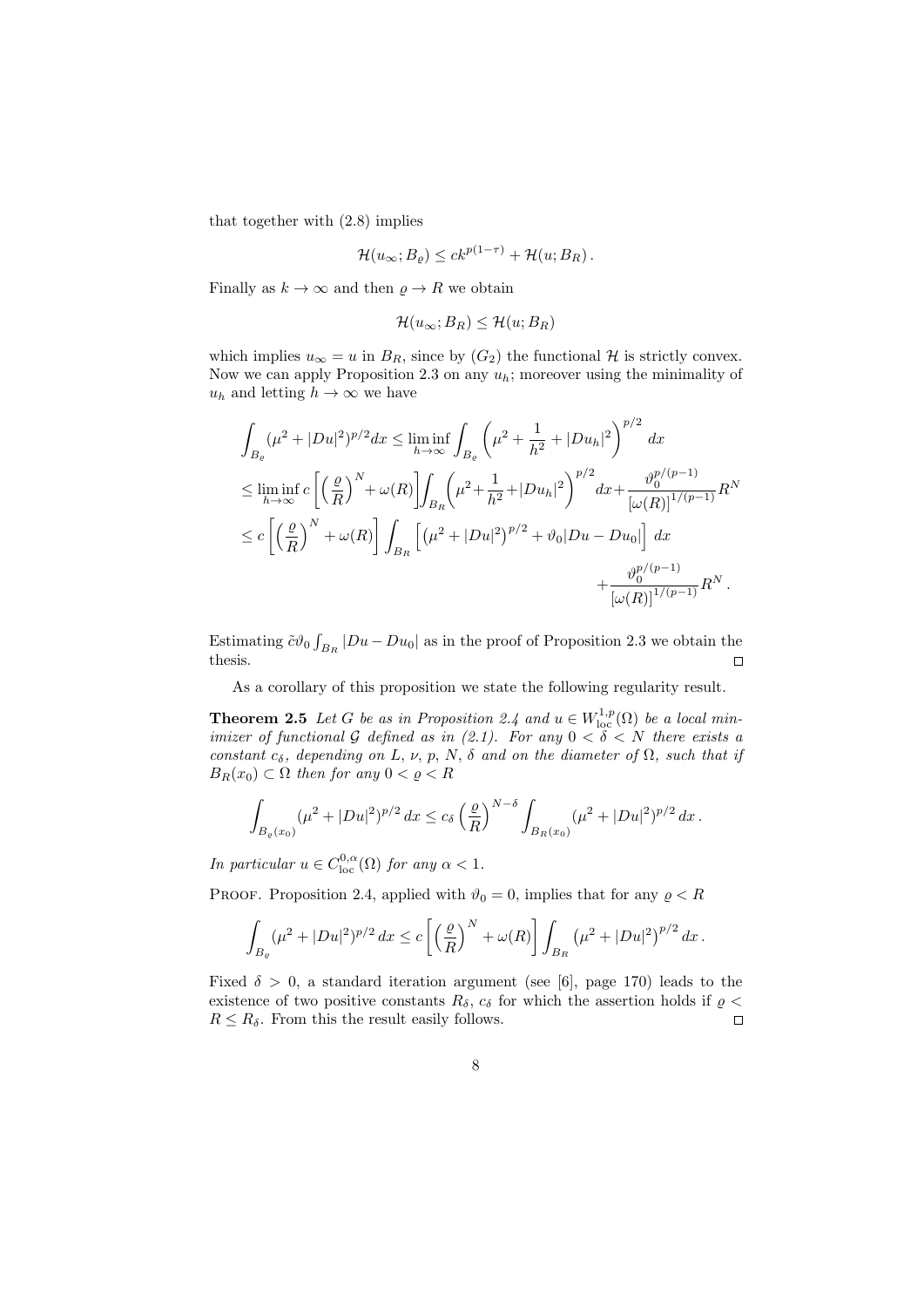The following result, due in this form to I. Ekeland (see [2]), will be used in the proof of Theorem 3.1.

**Lemma 2.6** Let  $(V, d)$  be a complete metric space and  $\mathcal{I}: V \to (-\infty, +\infty]$  a lower semicontinuous functional such that

$$
\inf_V \mathcal{I} < +\infty \, .
$$

Given  $\epsilon > 0$ , let  $u \in V$  be such that

$$
\mathcal{I}(u) \le \inf_V \mathcal{I} + \epsilon.
$$

Then there exists  $v \in V$  satisfying the following properties:

- (*i*)  $d(u, v) \le 1$ ,
- (ii)  $\mathcal{I}(v) \leq \mathcal{I}(u)$ ,
- (iii) v is a minimizer of the functional  $w \mapsto \mathcal{I}(w) + \epsilon d(v, w)$ .

We conclude this section by proving a higher integrability result up to the boundary (see also [10]).

**Lemma 2.7** Let  $G : B_{2R}(x_0) \times \mathbb{R}^N \to \mathbb{R}$  be a continuous function satisfying  $(G_1)$ . Let us consider  $u \in W^{1,q}(B_{2R}(x_0))$  for a certain  $q > p$ . If v is a minimizer of the functional  $\mathcal G$  in the Dirichlet class  $u + \tilde{W}_0^{1,p}(B_R(x_0))$  then there exist  $r \in (p,q)$  and c depending on L, p, N, but not on u or R, such that  $v \in W^{1,r}(B_R(x_0))$  and

$$
\left(\int_{B_R(x_0)} |Dv|^r dx\right)^{1/r} \le c \left(\int_{B_{2R}(x_0)} (1+|Du|^q) dx\right)^{1/q}.
$$

PROOF. As usual, whenever the center of a ball is not indicated it will be understood that the ball is centered in  $x_0$ . Let us set

$$
w(x) := \begin{cases} v(x) & \text{if } x \in B_R, \\ u(x) & \text{if } x \in B_{2R} \setminus B_R. \end{cases}
$$

If  $B_{2\varrho}(x_1) \subset B_R$  the standard Caccioppoli inequality gives

$$
\int_{B_{\varrho}(x_1)} |Dv|^p \, dx \leq c \int_{B_{2\varrho}(x_1)} \left( 1 + \frac{|v - v_{x_1, 2\varrho}|^p}{\varrho^p} \right) \, dx \, ,
$$

which implies

(2.9) 
$$
\int_{B_{\varrho}(x_1)} |Dv|^p dx \le c \left( \int_{B_{2\varrho}(x_1)} (1 + |Dv|^{p_*}) dx \right)^{p/p_*},
$$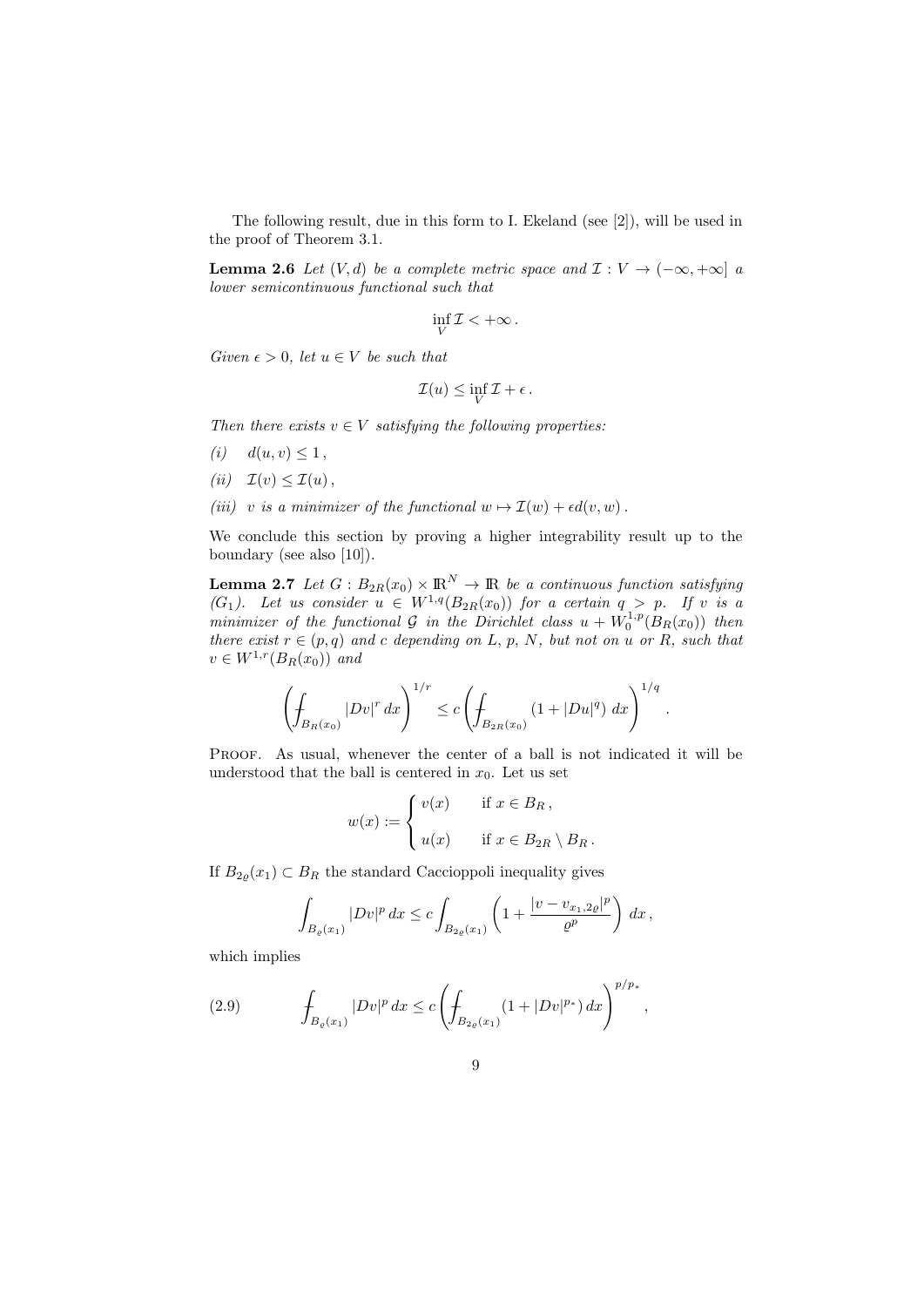with  $p_* = Np/(N + p)$ , if  $p \ge N/(N - 1)$ ,  $p_* = 1$  otherwise.

Let now consider  $B_{2\rho}(x_1) \subset B_{2R}$  and  $x_1 \in \partial B_R$ . Let us fix  $\varrho \leq s < t \leq 2\varrho$ and  $\eta$  a cut-off function between  $B_s(x_1)$  and  $B_t(x_1)$ , with  $|D\eta| \leq 2/(t-s)$ . Observing that  $u = v$  on  $\partial B_R$ , we easily obtain

$$
\int_{B_s(x_1)\cap B_R} |Dv|^p \, dx \leq c \int_{B_{2\varrho}(x_1)\cap B_R} \left(1 + |Du|^p + \frac{|v - u|^p}{(t - s)^p}\right) \, dx \n+ c \int_{(B_t(x_1)\setminus B_s(x_1))\cap B_R} |Dv|^p \, dx.
$$

From this inequality, arguing in a standard way (see the proof of Theorem 3.1 in [7]), we get

$$
\int_{B_{\varrho}(x_1)\cap B_R} |Dv|^p \, dx \le c \int_{B_{2\varrho}(x_1)\cap B_R} \left(1 + \frac{|v - u|^p}{\varrho^p}\right) dx + c \int_{B_{2\varrho}(x_1)} |Du|^p \, dx
$$
\n
$$
\le c \left(\int_{B_{2\varrho}(x_1)\cap B_R} (1 + |Dv - Du|^{p_*}) \, dx\right)^{p/p_*} + c \int_{B_{2\varrho}(x_1)} |Du|^p \, dx \, ,
$$

hence it follows that

$$
(2.10)\n\int_{B_{\varrho}(x_1)} |Dw|^p \, dx \le c \left( \int_{B_{2\varrho}(x_1)} |Dw|^{p_*} \, dx \right)^{p/p_*} + c \int_{B_{2\varrho}(x_1)} (1 + |Du|^p) \, dx.
$$

By (2.9) it then follows that (2.10) holds not only if  $B_{2\varrho}(x_1) \subset B_R$  or  $B_{2\varrho}(x_1) \cap$  $B_R = \emptyset$ , but also when  $x_1 \in \partial B_R$  and  $B_{2\varrho}(x_1) \subset B_{2R}$ . Let consider now the case of a ball such that  $B_{2\varrho}(x_1) \cap \partial B_R$  is not empty and  $B_{8\varrho}(x_1) \subset B_{2R}$ . Fixed  $x_2$  in  $B_{2\varrho}(x_1) \cap \partial B_R$  we easily have that

$$
\int_{B_{\varrho}(x_1)} |Dw|^p dx \leq 3^N \int_{B_{3\varrho}(x_2)} |Dw|^p dx
$$
\n
$$
\leq c \left( \int_{B_{6\varrho}(x_2)} |Dw|^{p_*} dx \right)^{p/p_*} + c \int_{B_{6\varrho}(x_2)} (1 + |Du|^p) dx
$$
\n
$$
\leq c \left( \int_{B_{8\varrho}(x_1)} |Dw|^{p_*} dx \right)^{p/p_*} + c \int_{B_{8\varrho}(x_1)} (1 + |Du|^p) dx.
$$

Since this estimate is true for any  $B_{\varrho}(x_1)$  such that  $B_{8\varrho}(x_1) \subset B_{2R}$ , it follows with an easy argument that (2.10) holds for any  $B_{\rho}(x_1)$  such that  $B_{2\rho}(x_1) \subset$  $B_{2R}$ , possibly with a different constant c. The Gehring lemma proved in [6] yields now that if  $B_{2\varrho}(x_1) \subset B_{2R}$  then

$$
\left(\int_{B_{\varrho}(x_1)} |Dw|^r \, dx\right)^{1/r} \le c \left(\int_{B_{2\varrho}(x_1)} |Dw|^p \, dx\right)^{1/p} + c \left(\int_{B_{2\varrho}(x_1)} (1 + |Du|^q) \, dx\right)^{1/q},
$$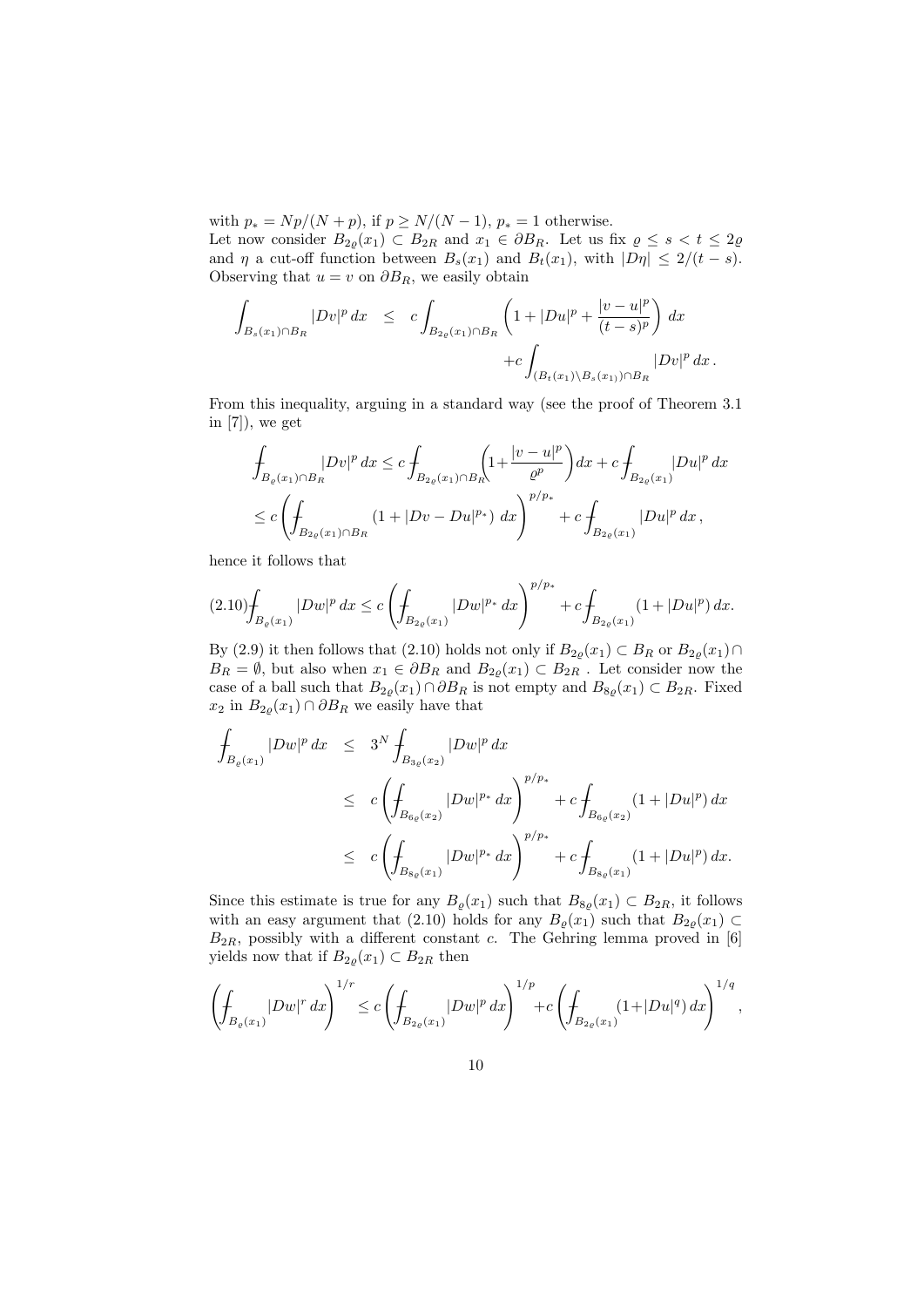with suitable c and  $p < r < q$ . In particular we have proved that

$$
\left(\oint_{B_R} |Dv|^r dx\right)^{1/r} \le c \left(\oint_{B_{2R}} |Dw|^p dx\right)^{1/p} + c \left(\oint_{B_{2R}} (1 + |Du|^q) dx\right)^{1/q}
$$
\n
$$
\le c \left(\oint_{B_R} |Dv|^p dx\right)^{1/p} + c \left(\oint_{B_{2R}} (1 + |Du|^q) dx\right)^{1/q}
$$
\n
$$
\le c \left(\oint_{B_R} (1 + |Du|^p) dx\right)^{1/p} + c \left(\oint_{B_{2R}} (1 + |Du|^q) dx\right)^{1/q}
$$
\nand finally the thesis follows.

and finally the thesis follows.

## 3 Regularity of local minimizers

In this section we study the regularity of local minimizers of a functional of the type (1.1), where  $F : \Omega \times \mathbb{R} \times \mathbb{R}^N \to \mathbb{R}$  is a continuous function satisfying the following assumptions: for any  $x, y, x_0 \in \Omega$ ,  $u, v, u_0 \in \mathbb{R}$ ,  $z \in \mathbb{R}^N$  and  $\varphi \in C_0^1(Q_1)$ 

- $(F_1) \quad (\mu^2 + |z|^2)^{p/2} \leq F(x, u, z) \leq L(\mu^2 + |z|^2)^{p/2},$  $(F_2)$  $\int_Q F(x_0, u_0, z + D\varphi(x)) dx$  $\geq$  $\left[ F(x_0, u_0, z) + \nu(\mu^2 + |z|^2 + |D\varphi(x)|^2)^{(p-2)/2} |D\varphi(x)|^2 \right] dx,$
- $(F_3) \quad |F(x, u, z) F(y, v, z)| \le \omega(|x y| + |u v|)(\mu^2 + |z|^2)^{p/2},$ where  $\omega : [0, +\infty) \to [0, +\infty)$  is a continuous, not decreasing, bounded function with  $\omega(0) = 0$ .

As before,  $L > 1$ ,  $\nu > 0$ ,  $0 \le \mu \le 1$ ,  $p > 1$ . Since it is not restrictive, we shall henceforth assume  $\omega$  to be concave.

We can now state our main result.

Q

**Theorem 3.1** Let  $F : \Omega \times \mathbb{R} \times \mathbb{R}^N \to \mathbb{R}$  be a continuous function verifying assumptions  $(F_1)$ ,  $(F_2)$  and  $(F_3)$  above. If  $u \in W^{1,p}_{loc}(\Omega)$  is a local minimizer of the functional

$$
\mathcal{F}(w;\Omega) := \int_{\Omega} F(x, w(x), Dw(x)) \ dx
$$

then  $u \in C^{0,\alpha}_{\text{loc}}(\Omega)$  for all  $\alpha < 1$ .

Proof. Since we want to prove a local result, it is not restrictive to assume that (see [7])  $u \in W^{1,q}(\Omega)$  for some  $q > p$  and that for any ball  $B_R(x_1) \subset \Omega$ 

$$
(3.1) \quad \left[\int_{B_{R/2}(x_1)} \left(\mu^2 + |Du|^2\right)^{q/2} dx\right]^{1/q} \leq c \left[\int_{B_R(x_1)} \left(1 + |Du|^2\right)^{p/2} dx\right]^{1/p}.
$$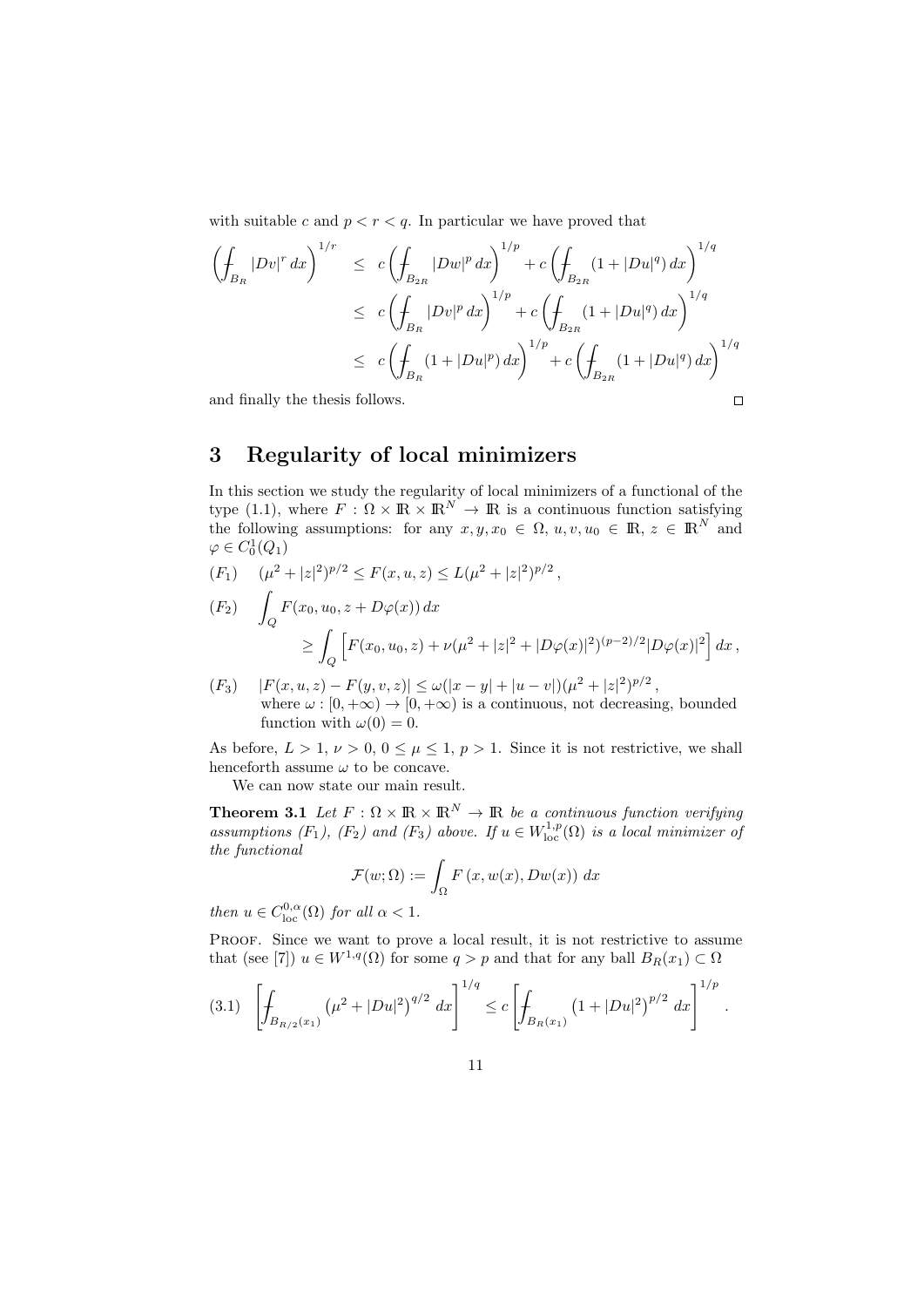Moreover (see [7]) we can assume that  $u \in C^{0,\gamma}(\Omega)$  for some  $\gamma \in (0,1)$ ; thus let us denote simply by  $[u]_\gamma$  the Hölder constant of u in  $\Omega$ . Let us fix  $B_R(x_0)$  such that  $B_{4R}(x_0) \subset \Omega$ . As before we shall not indicate the center of a ball when it is  $x_0$ .

STEP 1. For any  $x \in B_R$ ,  $z \in \mathbb{R}^N$  we set

$$
G(x, z) := F(x, u(x), z).
$$

Let  $G$  denote the functional defined in (2.1). Let v be the minimizer of  $G$  in  $u + W_0^{1,1}(B_R)$ . Using the minimality of u, we have

(3.2) 
$$
\mathcal{G}(u) \leq \mathcal{F}(v; B_R)
$$
  
\n
$$
\leq \mathcal{G}(v) + \int_{B_R} [F(x, v(x), Dv(x)) - F(x, u(x), Dv(x)] dx
$$
  
\n
$$
\leq \mathcal{G}(v) + \int_{B_R} (\mu^2 + |Dv|^2)^{p/2} \omega(|v(x) - u(x)|) dx.
$$

Let  $r \in (p,q)$  be the exponent given by Lemma 2.7. Using the boundedness and concavity of  $\omega$ , together with (3.1), we can control the last integral as follows:

$$
(3.3) \quad \int_{B_R} (\mu^2 + |Dv|^2)^{p/2} \omega(|v(x) - u(x)|) \, dx
$$
  
\n
$$
\leq |B_R| \left[ \int_{B_R} (\mu^2 + |Dv|^2)^{r/2} dx \right]^{p/r} \left[ \int_{B_R} \omega^{r/(r-p)} (|v(x) - u(x)|) \, dx \right]^{(r-p)/r}
$$
  
\n
$$
\leq c|B_R| \left[ \int_{B_{2R}} (1 + |Du|^q) \, dx \right]^{p/q} \left[ \int_{B_R} \omega(|v(x) - u(x)|) \, dx \right]^{(r-p)/r}
$$
  
\n
$$
\leq c\omega^{\sigma} \left( \int_{B_R} |v(x) - u(x)| \, dx \right) \int_{B_{4R}} (1 + |Du|^p) \, dx,
$$

with  $\sigma = (r - p)/r$ . Recalling the Caccioppoli inequality for the minimizer u (see  $[7]$ ), we have

$$
\omega^{\sigma} \left( \oint_{B_R} |v - u| dx \right) \leq \omega^{\sigma} \left( cR \oint_{B_R} |Dv - Du| dx \right)
$$
  
\n
$$
\leq \omega^{\sigma} \left[ \left( cR^p \oint_{B_R} |Dv - Du|^p dx \right)^{1/p} \right] \leq \omega^{\sigma} \left[ \left( cR^p \oint_{B_R} (1 + |Du|^p) dx \right)^{1/p} \right]
$$
  
\n
$$
\leq \omega^{\sigma} \left[ \left( cR^p \oint_{B_{2R}} \left( 1 + \frac{|u - u_{2R}|^p}{R^p} \right) dx \right)^{1/p} \right] \leq \omega^{\sigma} \left[ \left( cR^p + c[u]_2^p R^{p\gamma} \right)^{1/p} \right]
$$
  
\n
$$
\leq \omega^{\sigma} \left( c_0 R^{\gamma} \right).
$$

Finally this relation, together with  $(3.2)$ ,  $(3.3)$  and the minimality of v, implies

$$
\mathcal{G}(u) \le \inf_{u + W_0^{1,1}(B_R)} \mathcal{G} + c\omega^{\sigma}(c_0 R^{\gamma}) \int_{B_{4R}} (1 + |Du|^p) \ dx.
$$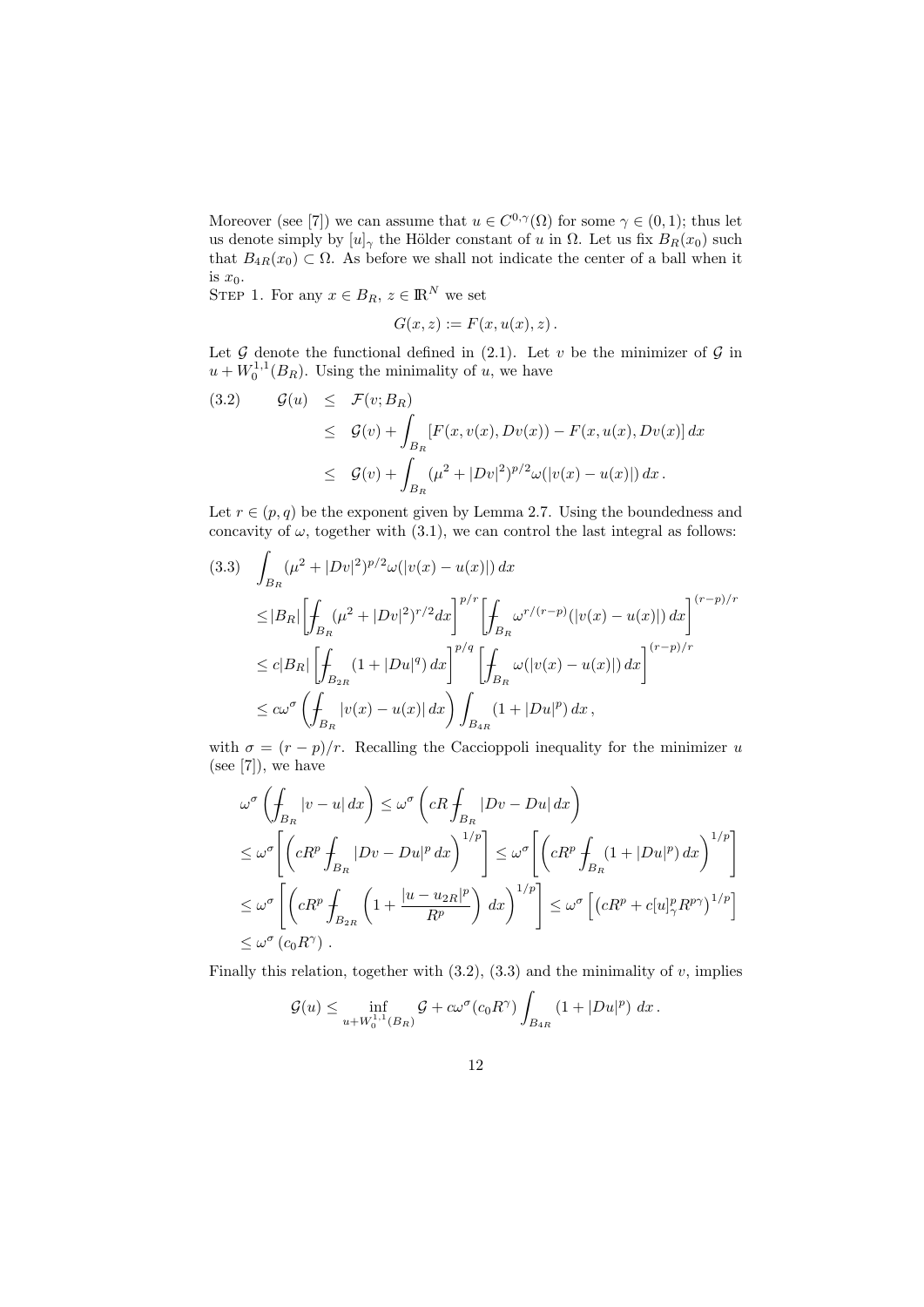STEP 2. We argue as in [4]. Let us define

$$
H(R) := c\omega^{\sigma}(c_0 R^{\gamma}) \int_{B_{4R}} (1 + |Du|^p) dx
$$

and apply Lemma 2.6 to the space  $V = u + W_0^{1,1}(B_R)$  endowed with the distance

$$
d(w_1, w_2) := H^{-1/p}(R)R^{-N(p-1)/p} \int_{B_R} |Dw_1 - Dw_2| dx.
$$

Then there exists a function  $v_0 \in u + W_0^{1,p}(B_R)$  such that

(3.4) 
$$
\int_{B_R} |Du - Dv_0| dx \le H^{1/p}(R)R^{N(p-1)/p}, \quad \mathcal{G}(v_0) \le \mathcal{G}(u),
$$

 $v_0$  is a minimizer of  $\mathcal{G}(w) + \left[\frac{H(R)}{R}\right]$  $R^N$  $\left( \frac{p-1}{p} \right)$  $B_R$ (3.5)  $v_0$  is a minimizer of  $\mathcal{G}(w) + \left| \frac{P(V)}{PN} \right|$   $\qquad \int |Dw - Dv_0| dx$ .

The minimality of  $v_0$  implies that for any  $\varphi \in W_0^{1,p}(B_R)$ 

$$
G(v_0; \text{spt}\varphi) \leq G(v_0 + \varphi; \text{spt}\varphi)
$$
  
+ 
$$
\left[\frac{H(R)}{R^N}\right]^{(p-1)/p} \int_{\text{spt}\varphi} |(Dv_0 + D\varphi) - Dv_0| dx
$$
  

$$
\leq G(v_0 + \varphi; \text{spt}\varphi) + \frac{1}{2} \int_{\text{spt}\varphi} |Dv_0|^p dx
$$
  
+ 
$$
\frac{1}{2} \int_{\text{spt}\varphi} |Dv_0 + D\varphi|^p dx + c(p) \frac{H(R)}{R^N} |\text{spt}\varphi|.
$$

From this inequality it easily follows that  $v_0$  is a  $Q$ -minimizer, with  $Q$  depending only on  $L$  and  $p$ , of the functional

$$
w \mapsto \int_{B_R} \left( |Dw|^p + \frac{H(R)}{R^N} + 1 \right) dx
$$

and then (see [7]) there exist  $s \in (p, q)$  and  $c > 0$ , independent on  $v_0$ , such that

$$
(3.6) \qquad \left(\int_{B_{R/2}} |Dv_0|^s \, dx\right)^{p/s} \leq c \int_{B_R} |Dv_0|^p \, dx + c \left(1 + \frac{H(R)}{R^N}\right) \leq c \int_{B_{4R}} (1 + |Du|^p) \, dx \, .
$$

We remark that the function G satisfies  $(G_1)$ ,  $(G_2)$  and  $(G_3)$  with  $\omega$  replaced by the function  $\tilde{\omega}$  given by

(3.7) 
$$
\tilde{\omega}(t) := \max \left\{ \omega \left( t + [u]_{\gamma} t^{\gamma} \right), \left[ \omega^{\sigma} (c_0 t^{\gamma}) \right]^{(p-1)/2} \right\}.
$$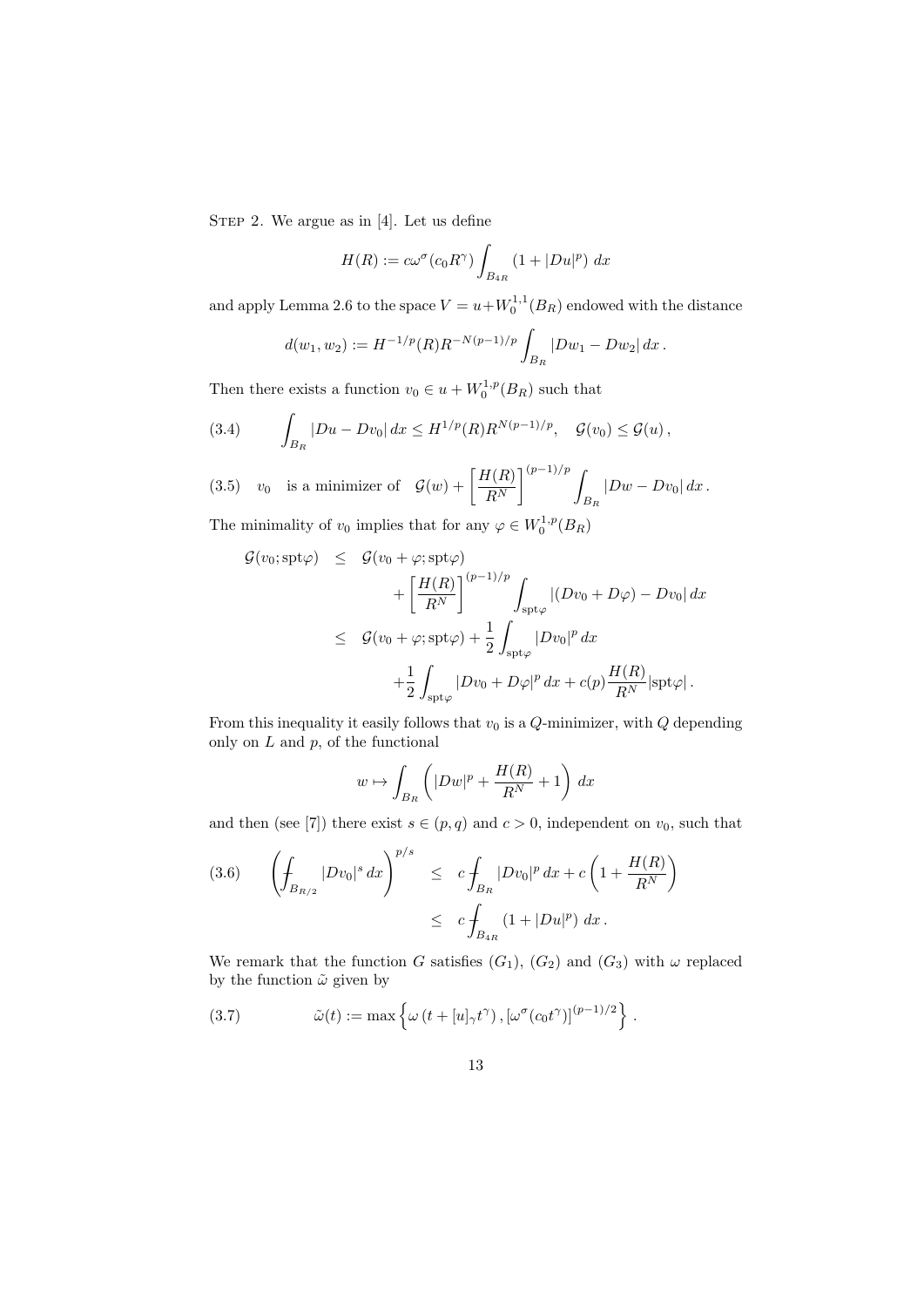Applying Proposition 2.4 to the functional in (3.5), with  $\vartheta_0 = \left[\frac{H(R)}{RN}\right]$  $R^N$  $\big]^{(p-1)/p}$ and  $u_0 = v_0$ , we have that for any  $\rho \leq R/2$ 

$$
\int_{B_{\varrho}} |Du|^p dx \le 2^{p-1} \int_{B_{\varrho}} |Dv_0|^p dx + 2^{p-1} \int_{B_{\varrho}} |Du - Dv_0|^p dx
$$
  
\n
$$
\le c \left[ \left( \frac{\varrho}{R} \right)^N + \tilde{\omega}(R) \right] \int_{B_R} (1 + |Dv_0|^p) dx + c \frac{H(R)}{[\tilde{\omega}(R)]^{1/(p-1)}} + c \int_{B_{R/2}} |Du - Dv_0|^p dx
$$
  
\n
$$
\le c \left[ \left( \frac{\varrho}{R} \right)^N + \tilde{\omega}(R) \right] \int_{B_R} (1 + |Du|^p) dx
$$
  
\n
$$
+ c \left[ \tilde{\omega}(R) \right]^{1/(p-1)} \int_{B_{4R}} (1 + |Du|^p) dx + c \int_{B_{R/2}} |Du - Dv_0|^p dx.
$$

Finally we have to estimate the last integral. Choosing  $\theta \in (0,1)$  such that  $\theta/s + 1 - \theta = 1/p$ , using (3.1), (3.6), (3.4) and (3.7) we get

$$
\int_{B_{R/2}} |Du - Dv_0|^p dx
$$
\n
$$
\leq |B_{R/2}| \left( \int_{B_{R/2}} |Du - Dv_0|^s dx \right)^{\theta p/s} \left( \int_{B_{R/2}} |Du - Dv_0| dx \right)^{(1-\theta)p}
$$
\n
$$
\leq cR^N \left[ \int_{B_{4R}} (1 + |Du|^p) dx \right]^\theta \left( \frac{H(R)}{R^N} \right)^{1-\theta}
$$
\n
$$
\leq c \left[ \tilde{\omega}(R) \right]^{2(1-\theta)/(p-1)} \int_{B_{4R}} (1 + |Du|^p) dx.
$$

So we have proved that if  $B_{4R}(x_0) \subset \Omega$  and if  $\varrho < R/2$  then

$$
\int_{B_{\varrho}(x_0)} |Du|^p dx \le c \left\{ \left(\frac{\varrho}{R}\right)^N + \left[\tilde{\omega}(R)\right]^{\delta} \right\} \int_{B_{4R}(x_0)} \left(1 + |Du|^p\right) dx,
$$

for a certain  $\delta > 0$  independent on R. From this inequality the thesis easily follows by a standard iteration argument (see [6], page 170).  $\Box$ 

We observe that the result stated in Theorem 3.1 is sharp in the sense that even when  $F$  depends only on  $x$  and  $z$  we cannot expect in general that local minimizers are locally Lipschitz, as it is shown by the following example, which is a suitable modification of a well known example concerning the regularity of classical solutions of Poisson equation (see [9], chap.4).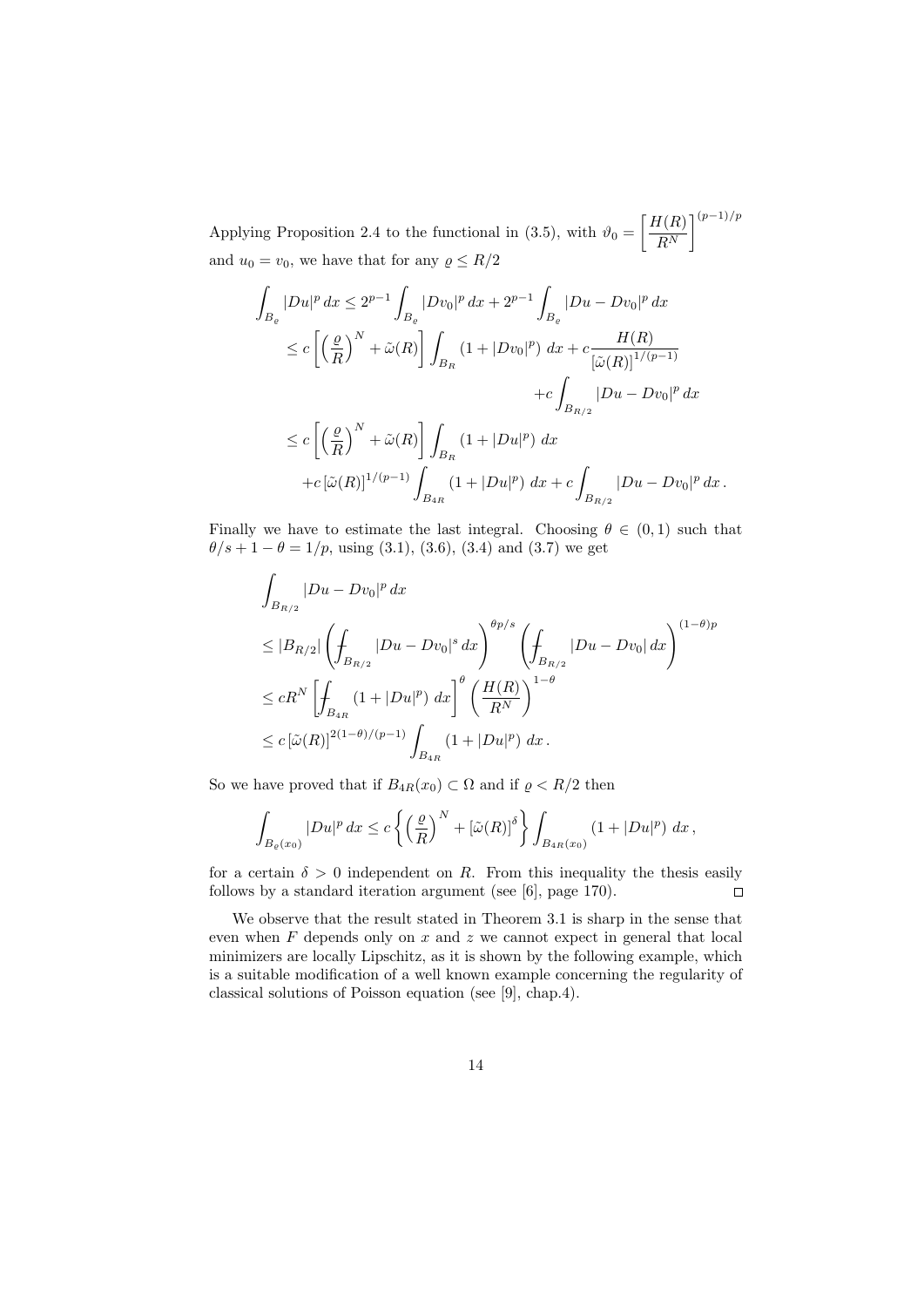**Example 3.2** Let D be the unit disk in  $\mathbb{R}^2$ . We define two functions  $w, f$ :  $D \to \mathbb{R}$  as follows:

$$
w(x, y) := \sum_{k=0}^{\infty} \frac{1}{k+1} \eta\left(2^k x, 2^k y\right) xy,
$$

$$
f(x,y) := \sum_{k=0}^{\infty} \left[ \frac{2^{2k}}{k+1} \Delta \eta \left( 2^k x, 2^k y \right) xy + \frac{2^{k+1}}{k+1} \left( \frac{\partial \eta}{\partial x} \left( 2^k x, 2^k y \right) y + \frac{\partial \eta}{\partial y} \left( 2^k x, 2^k y \right) x \right) \right],
$$

with  $\eta \in C_0^{\infty}(\mathbb{R}^2)$ ,  $\eta = 1$  on D,  $\eta(x, y) \le 1$  for all  $(x, y)$  and spt $\eta \subset D_2$ , where  $D_2$  is the disk of radius 2 centered at the origin. It is easy to prove that  $\Delta w(x, y) = f(x, y)$  in the classical sense and that f is a continuous function. Let now  $v \in W_0^{1,2}(D)$  be a weak solution of

(3.8) 
$$
\Delta v = \frac{\partial f}{\partial x}.
$$

Since the function  $u(x, y) = \frac{\partial w}{\partial x}(x, y)$  is a distributional solution of (3.8) it follows that  $u - v$  is a distributional solution of Laplace equation, hence it is harmonic in the classical sense. In particular it follows that  $u \in W^{1,2}(D)$ . Hence  $u$  is a local minimizer of the functional

$$
\mathcal{F}(v) = \int_D \left[ |Dv(x,y)|^2 - \langle g(x,y), Dv(x,y) \rangle \right] dx dy,
$$

with  $q = (2f, 0)$ , which satisfies the assumptions of Theorem 3.1. However u is not a Lipschitz function, since

$$
\lim_{t \to 0^+} \frac{|u(0,t) - u(0,0)|}{t} = \infty.
$$

It is clear from the proof of Theorem 3.1 that this result can be generalized in various directions. A possible extension is provided by the next result. Here  $p^*$  denotes the Sobolev exponent  $Np/(N-p)$  if  $p < N$  and any number greater than 1 if  $p \geq N$ .

**Theorem 3.3** Let  $u \in W^{1,p}_{loc}(\Omega)$  be a local minimizer of the functional

$$
\tilde{\mathcal{F}}(w;\Omega) = \int_{\Omega} F(x, w(x), Dw(x)) dx + \int_{\Omega} g(x, w(x)) dx,
$$

where  $g: \Omega \times \mathbb{R} \to \mathbb{R}$  is a Carathéodory function such that  $|g(x, u)| \leq L(1+|u|^t)$ with  $t < p^*$ , F satisfies the assumptions of Theorem 3.1 and moreover

(3.9) 
$$
F(x, u, 0) = \min_{z \in \mathbb{R}^N} F(x, u, z) \qquad \forall (x, u) \in \Omega \times \mathbb{R}.
$$

Then  $u \in C^{0,\alpha}_{loc}(\Omega)$  for all  $\alpha < 1$ .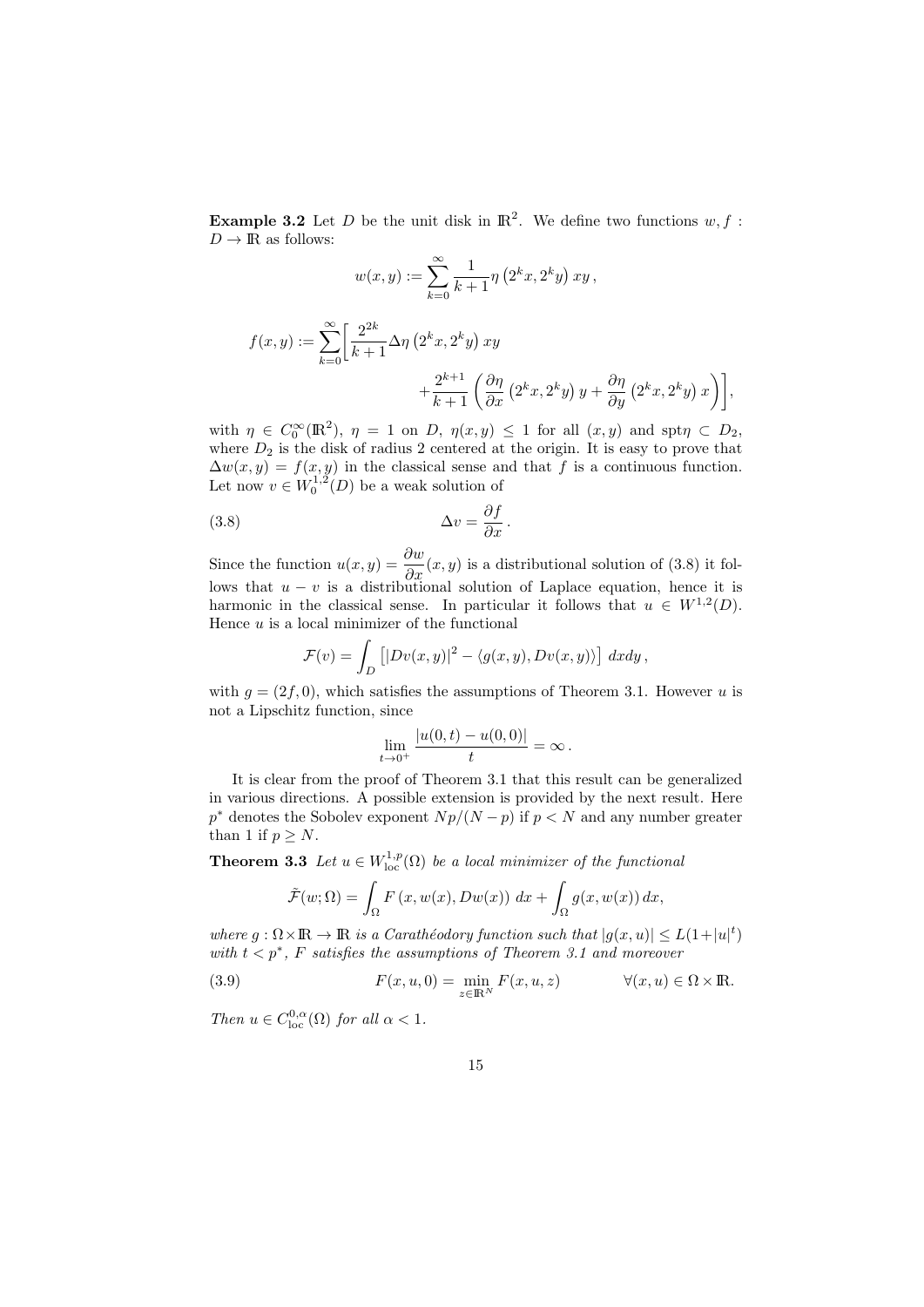PROOF. The proof of the result closely follows the one of Theorem 3.1. Henceforth we shall only indicate the necessary changes. Define  $G$  and  $v$  as in the proof of Theorem 3.1. Since  $u$  is bounded, from  $(3.9)$  we easily get by a truncation argument that v is bounded too and  $||v||_{L^{\infty}(B_R)} \leq ||u||_{L^{\infty}(B_R)}$ . Arguing as before we obtain that

$$
\mathcal{G}(u) \leq \inf_{u+W_0^{1,1}(B_R)} \mathcal{G} + c\omega^{\sigma}(c_0 R^{\gamma}) \int_{B_{4R}} \left(1+|Du|^p\right) dx + cR^N.
$$

Defining now

$$
H(R) := c\omega^{\sigma}(c_0 R^{\gamma}) \int_{B_{4R}} (1 + |Du|^p) dx + cR^N
$$

and fixed  $0 < \beta < N$  one can set now

$$
\tilde{\omega}(t):=\max\left\{\omega\left(t+[u]_{\gamma}t^{\gamma}\right),\left[\omega^{\sigma}(c_0t^{\gamma})\right]^{(p-1)/2},R^{\beta(p-1)}\right\}\,.
$$

With this choice the final estimate becomes

$$
\int_{B_{\varrho}} |Du|^p \, dx \le c \left\{ \left(\frac{\varrho}{R}\right)^N + \left[\tilde{\omega}(R)\right]^{\delta} \right\} \int_{B_{4R}} \left(1 + |Du|^p\right) \, dx + cR^{N-\beta}
$$

and again the result follows by the iteration argument in [6], page 170, and by the arbitrary choice of  $\beta$ .  $\Box$ 

# References

- [1] E. DI BENEDETTO,  $C^{1+\alpha}$  local regularity of weak solutions of degenerate elliptic equations. Nonlinear Anal., 7 (1983), 827-850.
- [2] I. EKELAND, Nonconvex minimization problems. Bull. Am. Math. Soc., (3) 1 (1979), 443-474.
- [3] L. Esposito G. Mingione, Some remarks on the regularity of weak solutions of degenerate elliptic systems. Rev. Mat. Compl. 11  $(1)$  (1998), 203-219.
- [4] V. Ferone N. Fusco, Continuity properties of minimizers of integral functionals in a limit case. J. of Math. Anal. and Appl. 202 (1996), 27-52.
- [5] I. Fonseca N. Fusco, Regularity results for anisotropic image segmentation models. Ann. Sc. Norm. Sup. Pisa, 24 (1997), 463-499.
- [6] M. Giaquinta, Multiple integrals in calculus of variations and nonlinear elliptic systems. Annals of Math. Studies 105, Princeton Univ. Press, 1983.